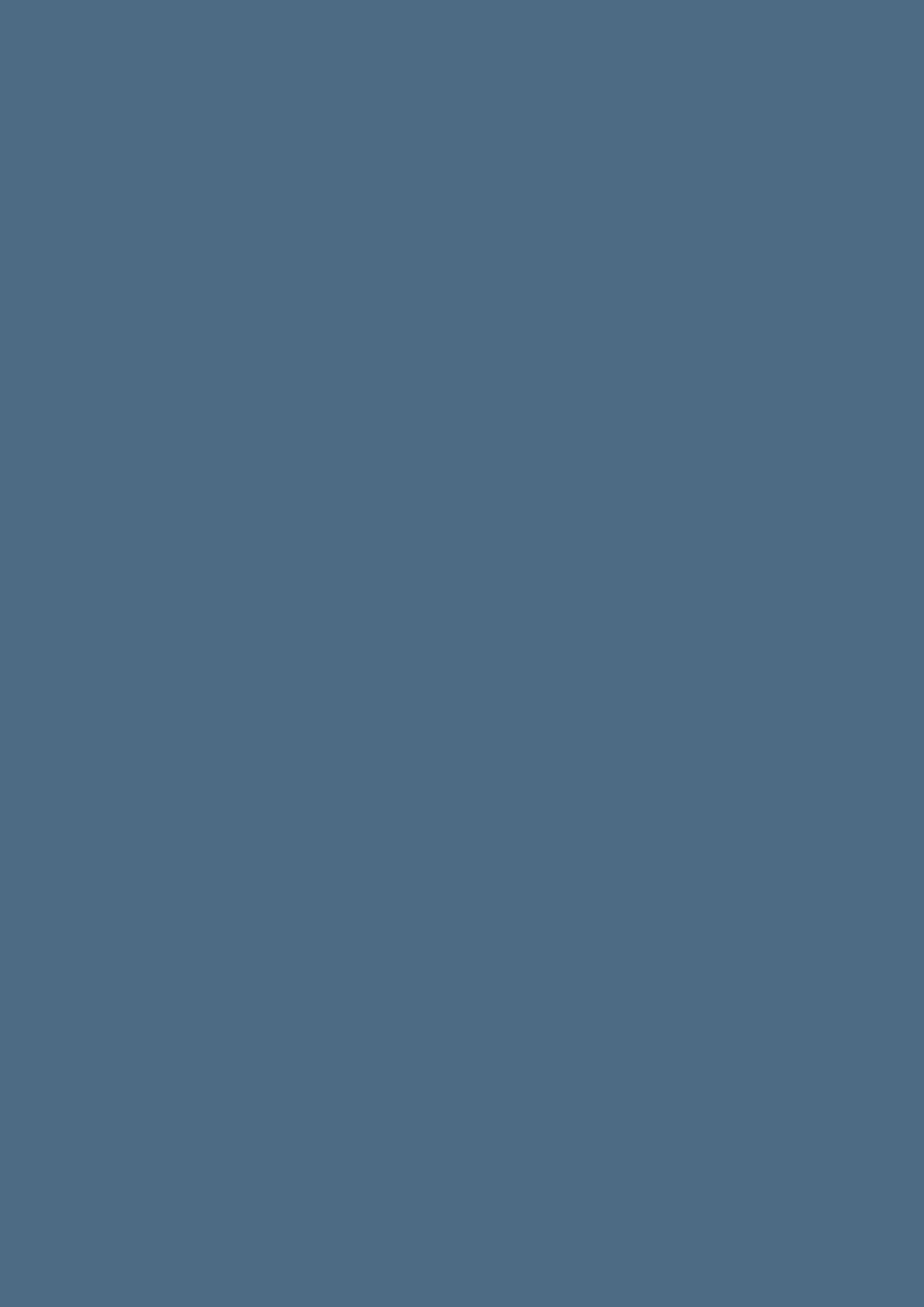### **Contents**

- 2. Foreword
- 3. Chairman's Statement
- 4. Executive Director's Statement
- 5. About the JCRA
- 6. Board Members
- 7. Our Values
- 8. Our Performance in 2005
- 14. JCRA Financial Statements 2005
- 15. Report and Financial Statements
- 16. Members' Report
- 17. Independent Auditors' Report
- 22. Corporate Governance Guidelines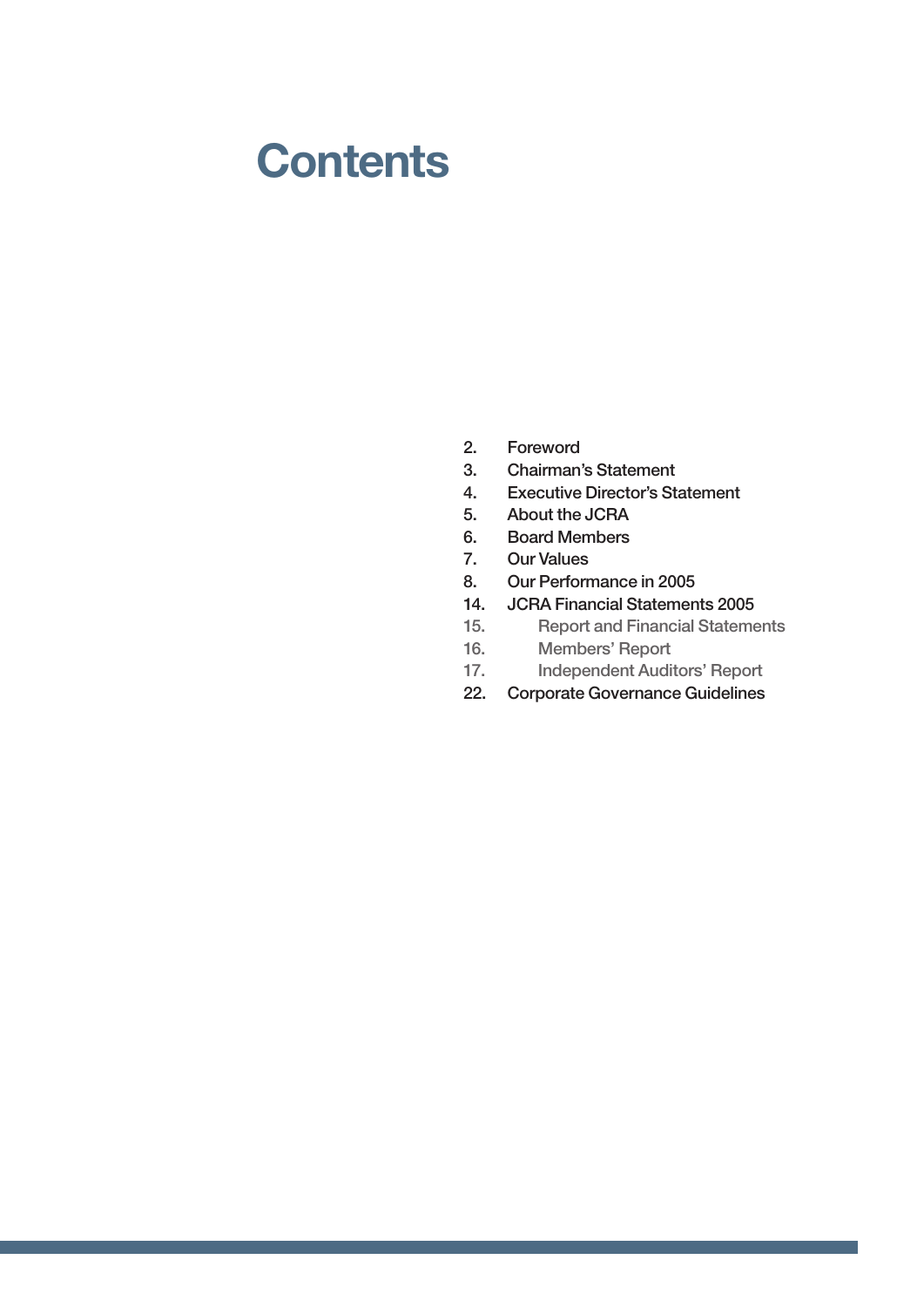### **Foreword**

This is the fifth Annual Report of the Jersey Competition Regulatory Authority (JCRA). The JCRA is an independent body, established in May 2001 by the States of Jersey, with the purpose of promoting greater competition in the Island for the benefit of businesses and consumers.

Jersey is committed to encouraging competitiveness and improving services; the JCRA's role in increasing competition should further the economic prosperity of Jersey and its competitive advantage.

This report is made by the JCRA. It is presented to the Economic Development Minister, who has assumed the functions of the Economic Development Committee, pursuant to Article 18 of the Competition Regulatory Authority (Jersey) Law 2001. The accounts of the JCRA with respect to the financial year ending 31 December 2005 are included in this report, fulfilling the requirement of Article 17 of the same Law. This report also fulfils the demands of Article 59 of the Telecommunications (Jersey) Law 2002, which requires the JCRA to publish an annual report in respect of each financial year surveying relevant developments and reviewing competition in, and restrictions on, the supply of telecommunications services in Jersey.

Jersey Competition Regulatory Authority 6th Floor, Union House, Union Street, St Helier, Jersey, Channel Islands, JE2 3RF Tel: +44 (0)1534 514990 Fax: +44 (0)1534 514991 Email: enquiries@jcra.je Website: www.jcra.je

All rights reserved.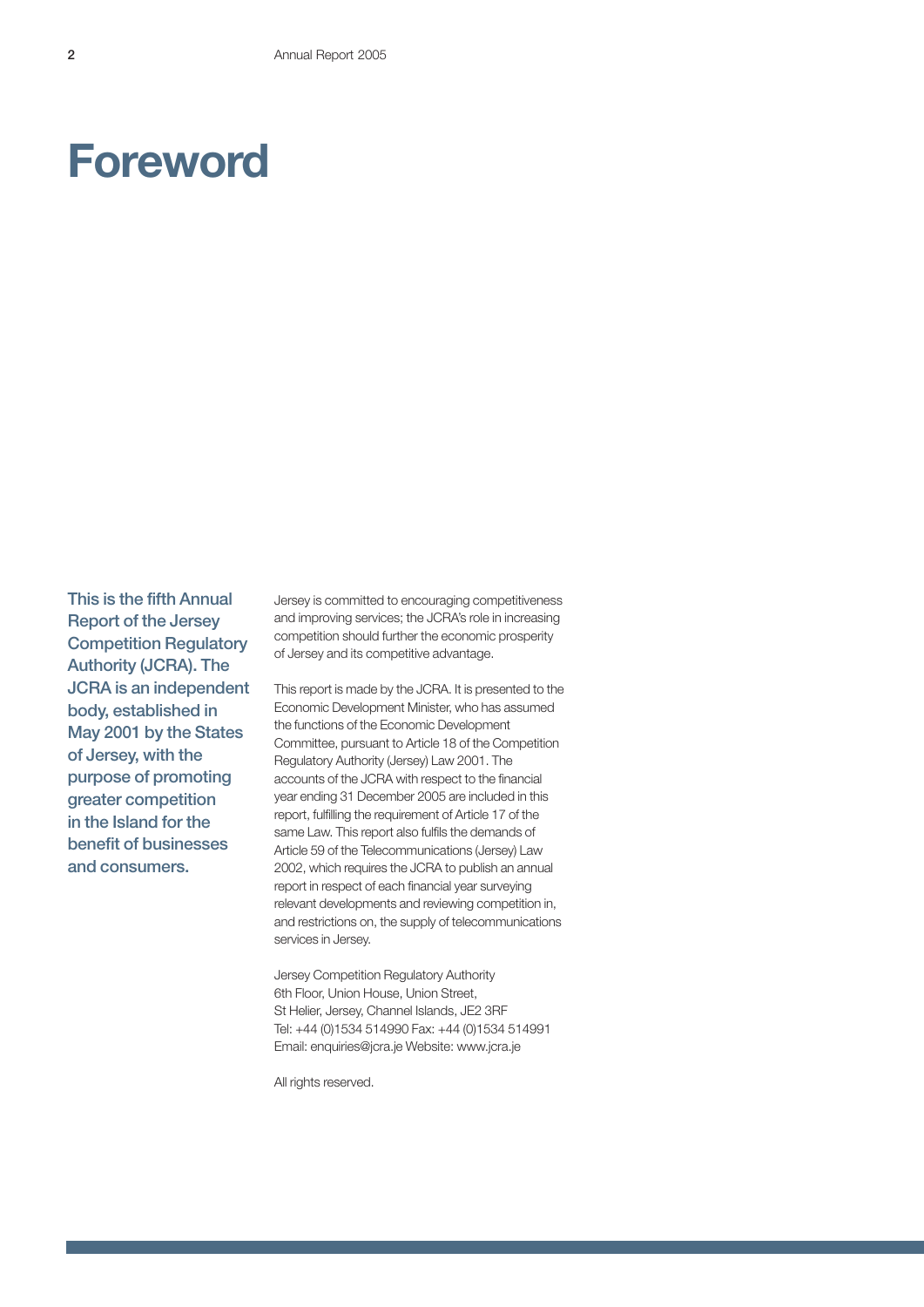### **Chairman's Statement**



In our Annual Report last year we outlined a number of challenges that faced the new management team in its first full year of operation.

I am delighted to say that this team, under the expert direction of our Executive Director Bill Brown, has more than met those challenges, and that we look forward to the new year with confidence in our ability to provide the people of Jersey with the choice that they deserve in a wide range of goods and services.

As Bill Brown mentions in his Statement, our work has been eased by the fact that several sectors have agreed voluntarily to open up their services to competition in compliance with the new Competition (Jersey) Law.

While maintaining our statutory independence, our effectiveness as a regulatory body has been greatly enhanced by our excellent working relationship with the Economic Development Committee, under the chairmanship of Gerald Voisin. Now we are looking forward to establishing a similar working relationship with the new Economic Development Minister and his colleagues.

The past year has seen the departure of Les Bowbrick as a Member of the Board of the JCRA, and the arrival of Richard Povey to replace him.

I should like to pay tribute to the work done by Les. His local knowledge was of incalculable value to the new Board in our first eighteen months of operation, and his wise counsel and broad experience has been enormously appreciated by the whole team. We are extremely fortunate that Richard Povey agreed to take on the role of one of our three Non-Executive Directors in the spring of 2005. With his management experience in industry and finance, both at home and abroad, he is making a vital contribution to the smooth running of the JCRA.

We look forward with enthusiasm to continuing our work in encouraging competition within the regulatory framework enshrined in the new law.

Christophs Hingsland

The Right Hon Lord Kingsland, QC Chairman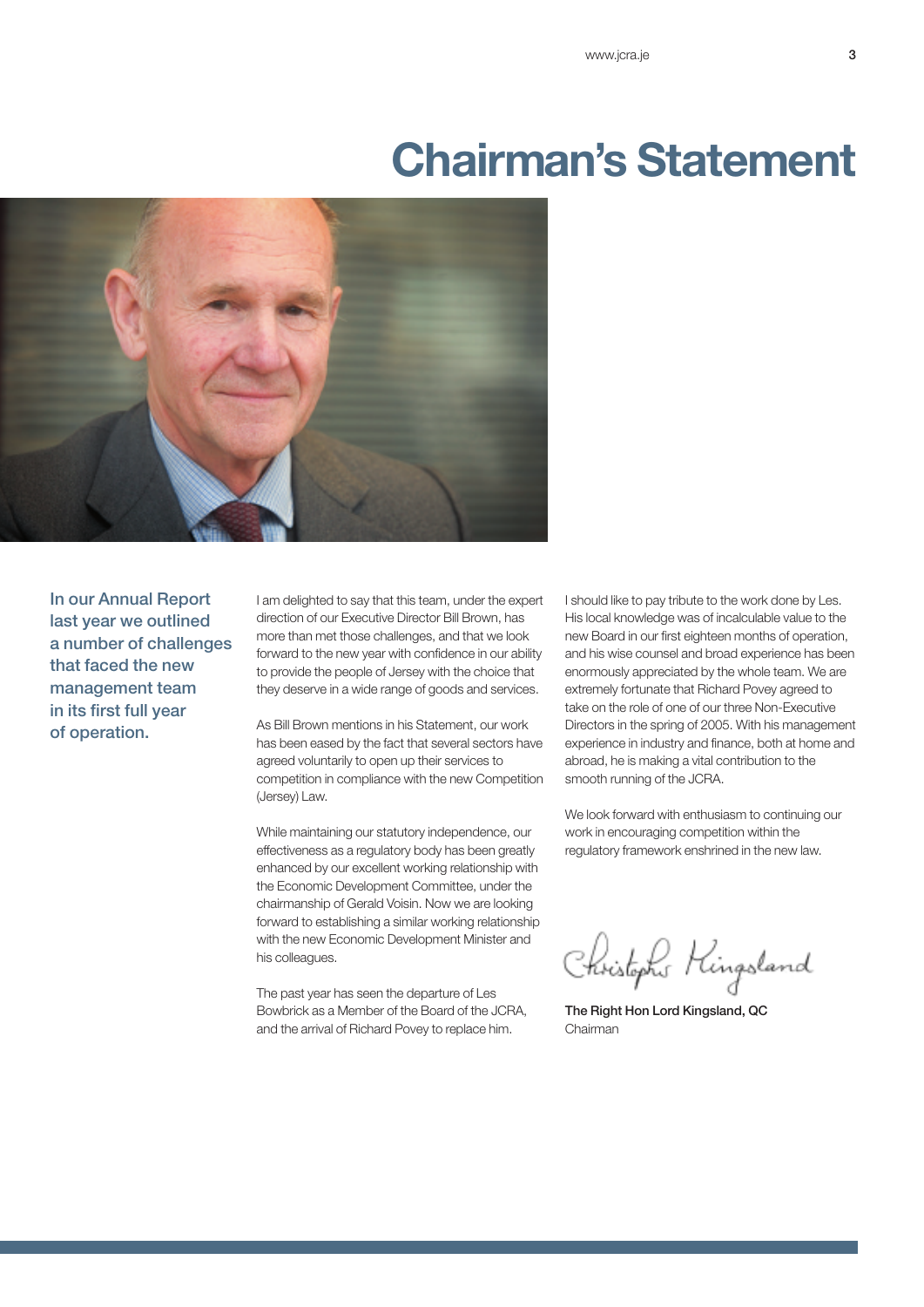### **Executive Director's Statement**



2005 saw the introduction of the Competition (Jersey) Law, an important legal reform designed to help boost Jersey's economy by making markets more competitive. Enforcing the Law is a key part of the JCRA's role, and much of our activity last year was devoted to preparing for the Law, and helping businesses to understand its implications.

After public consultation, we issued guidelines on various aspects of the Law to assist compliance. To raise awareness and understanding of the Law, we also held seminars and briefing sessions with members of the Chamber of Commerce, the Institute of Directors, the Consumer Council, States Committees, senior civil servants, individual businesses, and trade and professional associations.

We were pleased that many businesses took up our invitation to meet and discuss specific compliance issues on a confidential basis. Following these discussions, a significant number of those businesses took voluntary steps to bring their practices into line with the new law. Some of these cases are confidential, but those which have been published include the decisions by members of the dental and legal professions to abandon uniform recommended and fixed fees, and Jersey Dairy's steps to allow greater competition at the retail level on milk prices. Proportionality is one of our core values, and as such we firmly believe that compliance through voluntary means is preferable to formal enforcement action. It is less costly and more efficient for businesses, the JCRA and ultimately the Jersey taxpayer.

We will continue actively to encourage compliance with the Law, and to assist businesses in this process. That said, we will not hesitate to use our formal enforcement powers in appropriate cases, where voluntary compliance is not forthcoming.

In our other statutory functions as regulator of the telecommunications sector, and prospective regulator of the postal services sector, there were also a number of major developments. We worked closely with Ofcom to ensure spectrum availability for advanced and competitive mobile services on the Island - a process which resulted in spectrum offers being made to Jersey Telecom (JT) and three potential new entrants (Cable & Wireless, Bharti Global and Colt Telecommunications). This means that Jersey consumers and businesses can look forward to the prospect of advanced mobile services and a choice of mobile service providers. In this, and in other areas of the telecoms sector, we intervened to ensure that new entrants can compete with JT on a level playing field. Finally, in the postal services sector we completed the framework for the regulation of Jersey Post, to take effect whenever the States decides to corporatise its operations under the Postal Services (Jersey) Law.

2005 has been a very busy and challenging year for the JCRA. We look forward to using our statutory responsibilities to bring further benefits to Jersey consumers and businesses in 2006.

Dilliando

William Brown Executive Director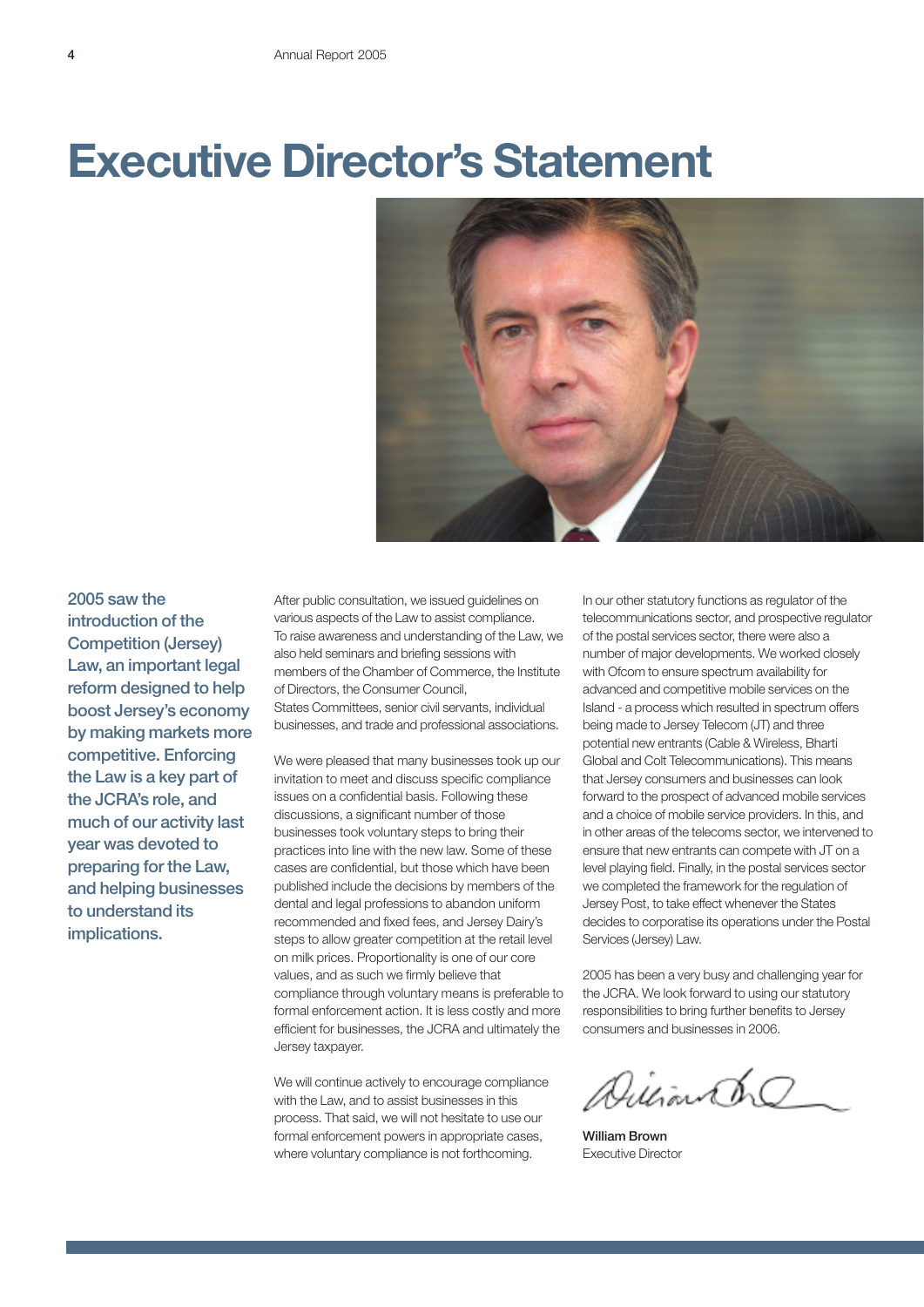### **About the JCRA**

### What is the JCRA?

The JCRA was set up by the States of Jersey in 2001 as an independent body, accountable to the Economic Development Committee (whose functions have now been transferred to the Economic Development Minister) with expertise in promoting competition and consumer interests through economic regulation and competition law.

### Why Competition?

The JCRA aims to facilitate competition to benefit consumers and the Jersey economy. Encouraging competition will help to improve overall economic welfare and growth in Jersey, and contribute to the quality of life of Jersey's citizens.

#### **Our Functions**

#### Economic Regulation

In common with many jurisdictions in the European Union and further afield, the States of Jersey has decided to structure certain businesses previously carried on by the States as separate companies, albeit wholly-owned by the States. In Jersey's case this decision was taken a few years ago in respect of the telecommunications business Jersey Telecom, and a decision is likely to be taken in 2006 in respect of the postal services business Jersey Post. The States also decided to withdraw, upon incorporation, the statutory monopolies which Jersey Telecom and Jersey Post had previously enjoyed, to allow for the possibility of competition in these sectors. The JCRA was given the task upon incorporation of ensuring that these organisations continue to satisfy all current and prospective demands for services, while promoting competition where appropriate. This is achieved primarily through the conditions of the licence granted to Jersey Telecom, and to be granted upon incorporation to Jersey Post, which the JCRA has a statutory responsibility to enforce.

### **Competition**

As well as its role as regulator of the telecommunications and postal sectors, the JCRA is responsible for administering and enforcing the

Competition (Jersey) Law 2005, which came fully into force on 1 November 2005. The aim of this Law is to prevent consumers being harmed by anti-competitive or exploitative behaviour in the market, such as pricefixing or abuse of market power.

#### **Advisory**

We advise the Economic Development Minister and other Ministers on matters of economic regulation and competition. For example, in 2005 we were asked to advise the Economic Development Committee (which previously performed the functions of the Economic Development Minister) on the adoption of implementing legislation for the Competition (Jersey) Law 2005. This Law will also enable the JCRA to advise Ministers on whether any aspect of Jersey legislation sponsored by the relevant department is producing anti-competitive effects which are more harmful to consumers than the benefits the legislation is aimed to achieve.

### Who we are

The JCRA is managed by a Board consisting of a Non-Executive Chairman, Executive Director, and three Non-Executive Directors. Its staff complement comprises three case officers, one junior case officer, a legal adviser, an economic adviser, a finance manager, and a personal assistant.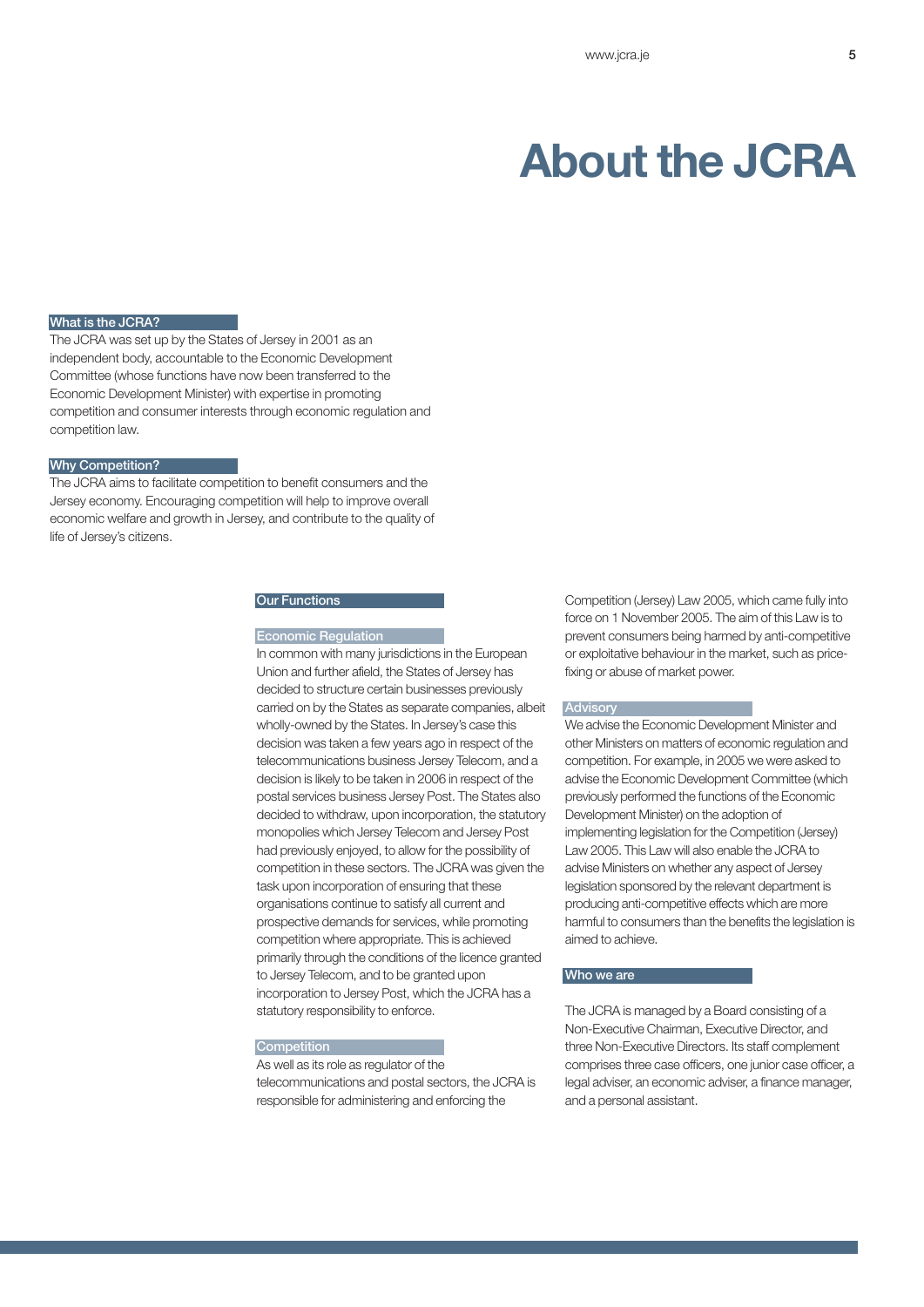## **Board Members**

### 1 The Rt. Hon. Lord Kingsland, QC Chairman

The Rt. Hon. Lord Kingsland, QC, was appointed Chairman of the JCRA in July 2004. He has been Shadow Lord Chancellor since 1997 and is also a practising barrister, with an extensive knowledge of competition law, a Recorder and a Deputy High Court Judge. In addition, he is Chairman of the Board of Trustees of the Plymouth Marine Laboratory. He was appointed Queen's Counsel in 1988, a Knight Bachelor in 1990, and Privy Counsellor in 1994, the same year that he received his peerage.

### 2 **William Brown** Executive Director

William Brown was appointed Executive Director of the JCRA in October 2004. He has worked in the field of competition law and economic regulation since qualifying as a solicitor in 1984. After eight years as a partner in a major commercial law firm, he was a Senior Legal Adviser at the Office of Telecommunications and Office of Fair Trading in the UK, and spent three years as a General Manager, Regulatory Affairs in the Hong Kong telecommunications sector.

### **Richard Povey Non-Executive Director**

Richard Povey was appointed a Non-Executive Director of the JCRA in May 2005. He has extensive industry experience, particularly in the petrochemical, mechanical and electrical engineering, and telecommunications sectors. He held a number of senior management positions in Swire Pacific Ltd in Hong Kong and Taiwan between 1979 and 1996. Since 1996, he has held non-executive positions for various fund management and industrial companies. He is also currently a Non-Executive Director of Applied Optical Technologies plc.

#### **Chris Bright** Non-Executive Director 4

Chris Bright was appointed a Non-Executive Director of the JCRA in August 2004. He is a solicitor in private practice, specialising in competition and regulation, as well as an accredited mediator. He is a member of the UK Competition Commission, a member of the Disciplinary Tribunal of the Accountancy Investigation and Discipline Board in the UK, and a Visiting Fellow at the Institute of European and Comparative Law, University of Oxford.

#### **Robert Foster** Non-Executive Director 5

Robert Foster was appointed a Non-Executive Director of the JCRA in August 2004. He is a Commissioner at the National Lottery Commission, and Chair of the Project Board running the competition for the next licence. He is also a Non-Executive Director of King's College Hospital NHS Trust in London, and a member of the Advisory Council of a venture capital company, Oxford Capital Partners. He was Chief Executive of the UK Competition Commission from 2000 to 2004. Previously, he was an engineer in industry, then a senior civil servant in the Cabinet Office and Department of Trade and Industry responsible for innovation policy.







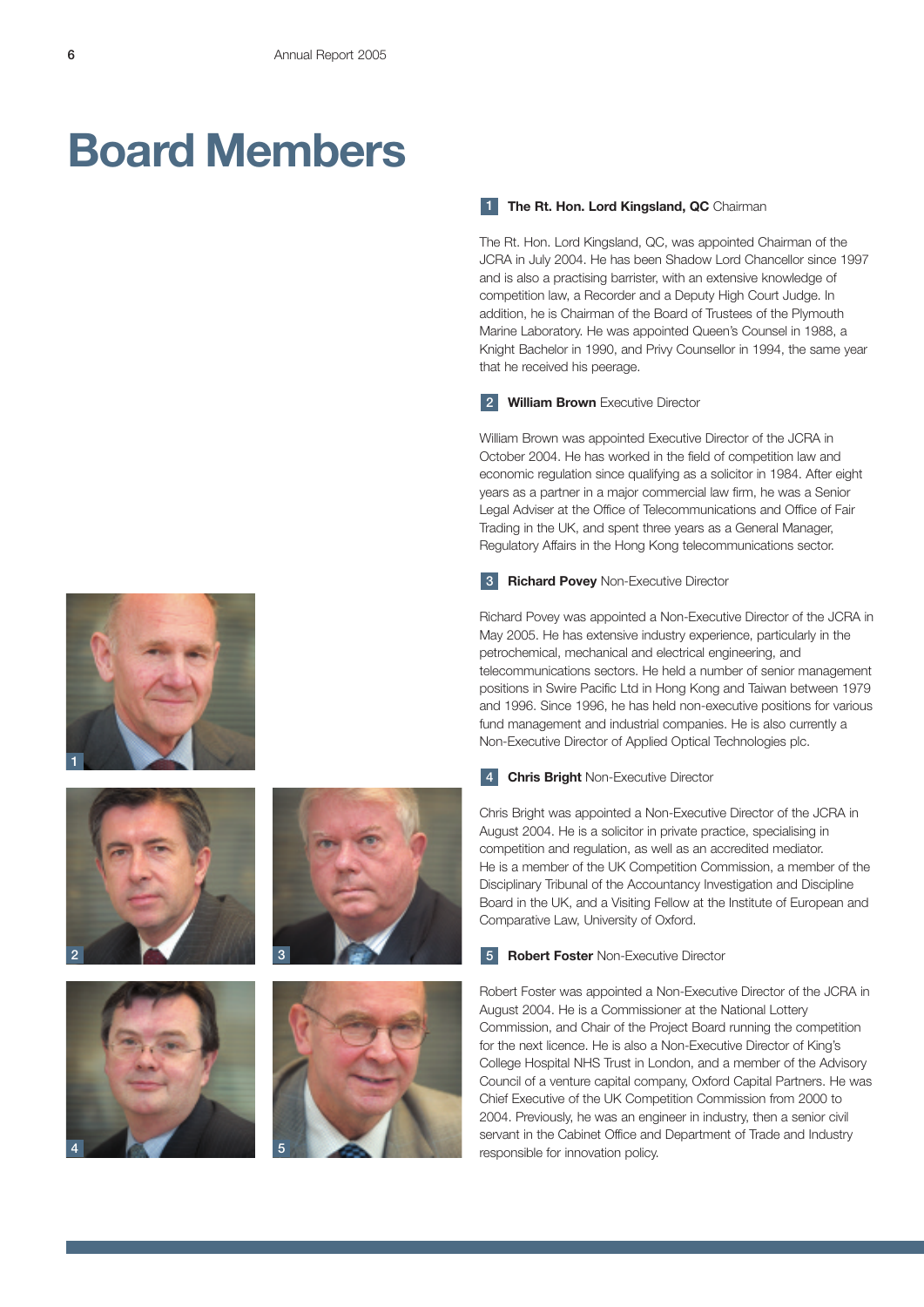### **Our Values**

We believe it is important for any organisation to have a set of values to guide its work. The JCRA is no exception. Such values help enable the businesses, consumers and others we deal with to know what to expect of us, and our Board and staff to act in a consistent and fair manner. Our values encompass:

### **Fairness**

The JCRA has to be fair and objective. We are committed to ensuring that Jersey consumers and businesses understand our processes and how the JCRA goes about its business. We intend to listen to all relevant views of consumers, businesses, and all parties who wish to be heard.

### **Accountability**

We are accountable to Jersey citizens through their political representatives, namely the Economic Development Minister and his colleagues, and through the legal framework. The Minister can issue directions and guidance to the JCRA in telecoms and postal matters. We have a Service Level Agreement with the Economic Development Committee, now the Minister, regulating the grant funding for the administration of the Competition (Jersey) Law.

### **Proportionality**

Our actions will be proportionate to the problems we seek to remedy.

### **Efficiency**

Our resources will be tightly managed and we will aim for maximum efficiency in our operations.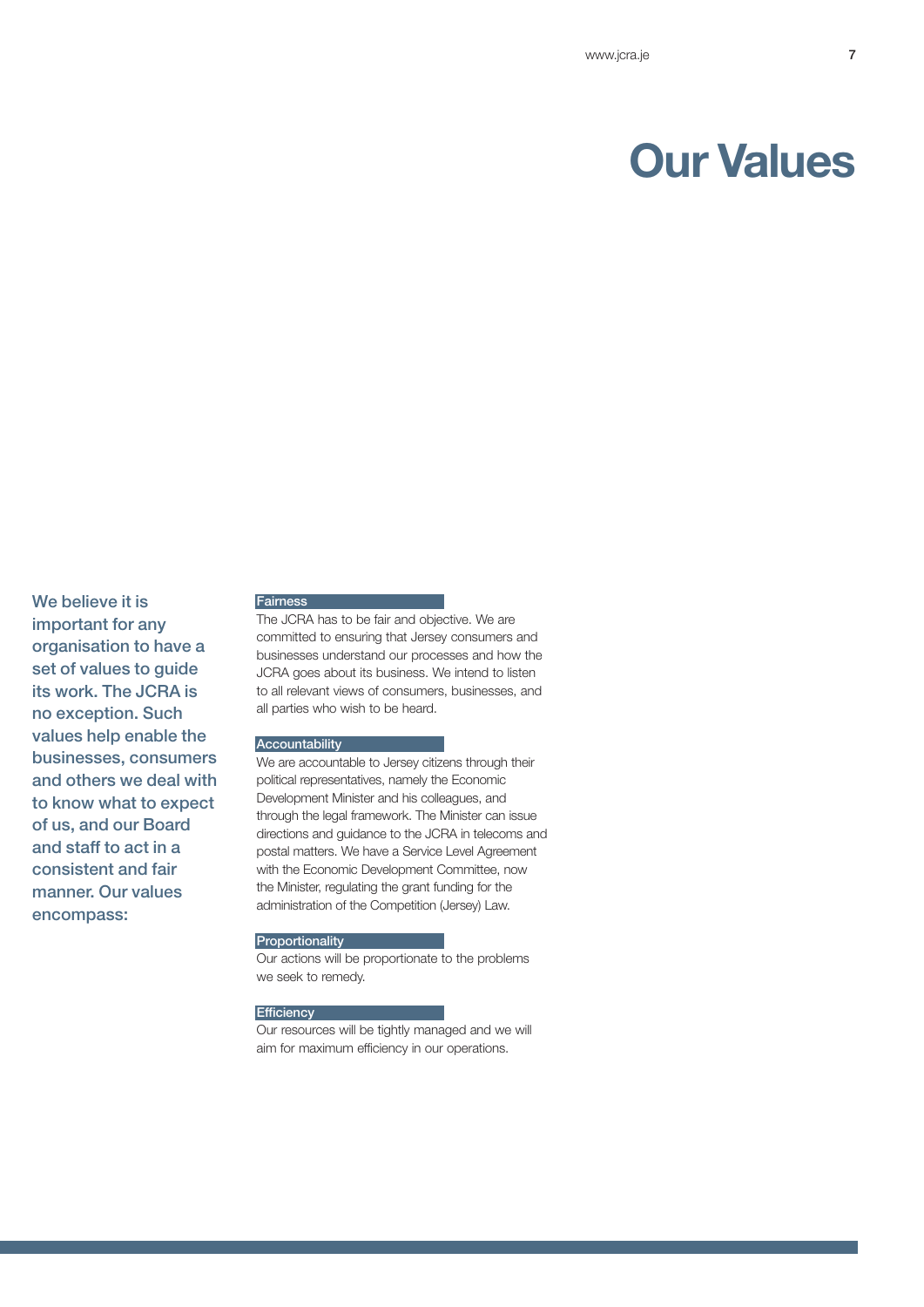

In 2005, we had four main aims. The first three relate to our statutory responsibilities: preparing for and enforcing the Competition (Jersey) Law 2005, implementing telecommunications policy, and implementing postal services policy. The fourth relates to our core values, referred to in the previous section.

### To prepare for, and implement, the Competition (Jersey) Law.

The Competition (Jersey) Law came fully into force on 1 November 2005, and is one of the biggest changes in commercial law Jersey has ever experienced. Our role is to administer and enforce the Law. The Law is based on similar laws in the EU and its Member States, and the JCRA has a statutory duty to apply the Law consistently, as far as possible, with EU competition law. This means that Jersey will not need to 're-invent the wheel' and can rely on international precedents for guidance. Jersey has now joined the 80 or so jurisdictions in the world which already have competition laws including the USA, Canada, UK, Australia, New Zealand, Japan and many other large and small countries such as Malta and Jamaica.

A major part of our work in 2005 consisted of preparing for the Law. In the brief period between 1 November and the end of the year, a number of significant positive outcomes were already achieved in the implementation of the Law.

#### **Objective**

Aim 1

Prepare the groundwork for the introduction of the Competition (Jersey) Law in 2005.

### **Performance**

Following public consultation, we issued a set of 9 guidelines on various aspects of the Law, to help businesses comply with it, and to enable businesses and consumers to understand the remedies open to them where the Law is infringed. (These guidelines are available on the JCRA's website www.jcra.je). We also published (again after public consultation) our Leniency Policy, designed to help us detect and take action to stop cartel activities.

We advised the Economic Development Committee (EDC) on subordinate legislation under the Law, including the order specifying the types of mergers and acquisitions which should be subject to the JCRA's prior approval; whether the EDC should issue block exemptions for certain types of commercial agreement; and whether the EDC should exempt small businesses from the Law.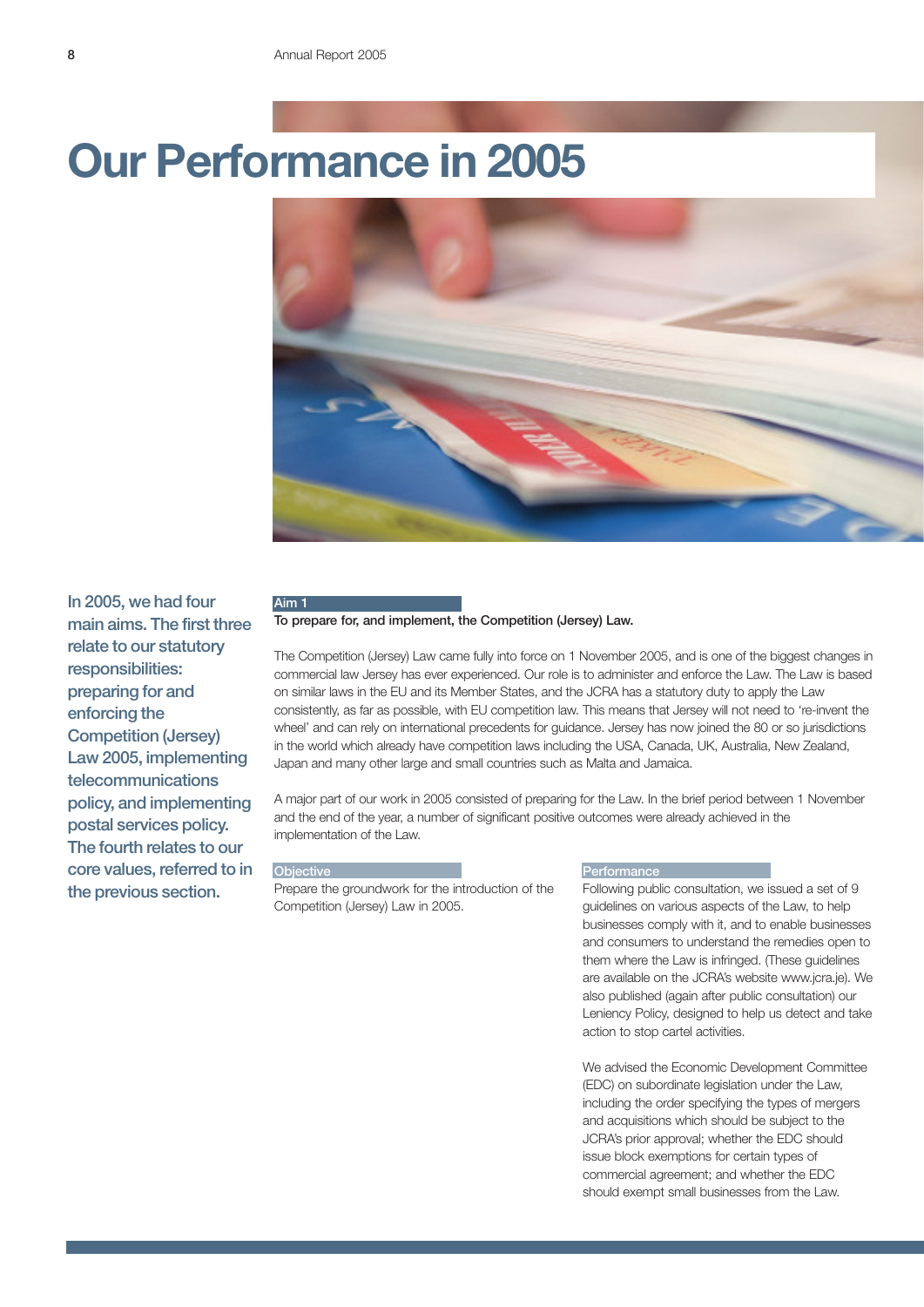

#### **Objective**

Prepare the groundwork for the introduction of the Competition (Jersey) Law in 2005.

**Objective** 

Implement the Law.

#### **Performance**

To raise awareness and understanding of the Law, we held seminars and briefing sessions with members of the Chamber of Commerce, Institute of Directors, Consumer Council and States Committees, as well as senior civil servants, individual businesses and trade and professional associations.

### **Performance**

We investigated and approved a proposed acquisition which was notified to us under the Law, and as at the end of the year were investigating a second proposed acquisition which had been notified to us.

We advised the EDC on Jersey Dairy's application to the EDC for a public policy exemption under Article 12 of the Law for an aspect of its milk marketing arrangements.

In line with our preference for voluntary compliance rather than formal enforcement action (where possible), we discussed and resolved specific compliance concerns with a number of businesses and associations. Outcomes included Jersey Dairy's announcement of steps to facilitate greater price competition in milk at the retail level, and the decisions by members of the Jersey Dental Association and The Law Society of Jersey to abolish uniform recommended and fixed fees.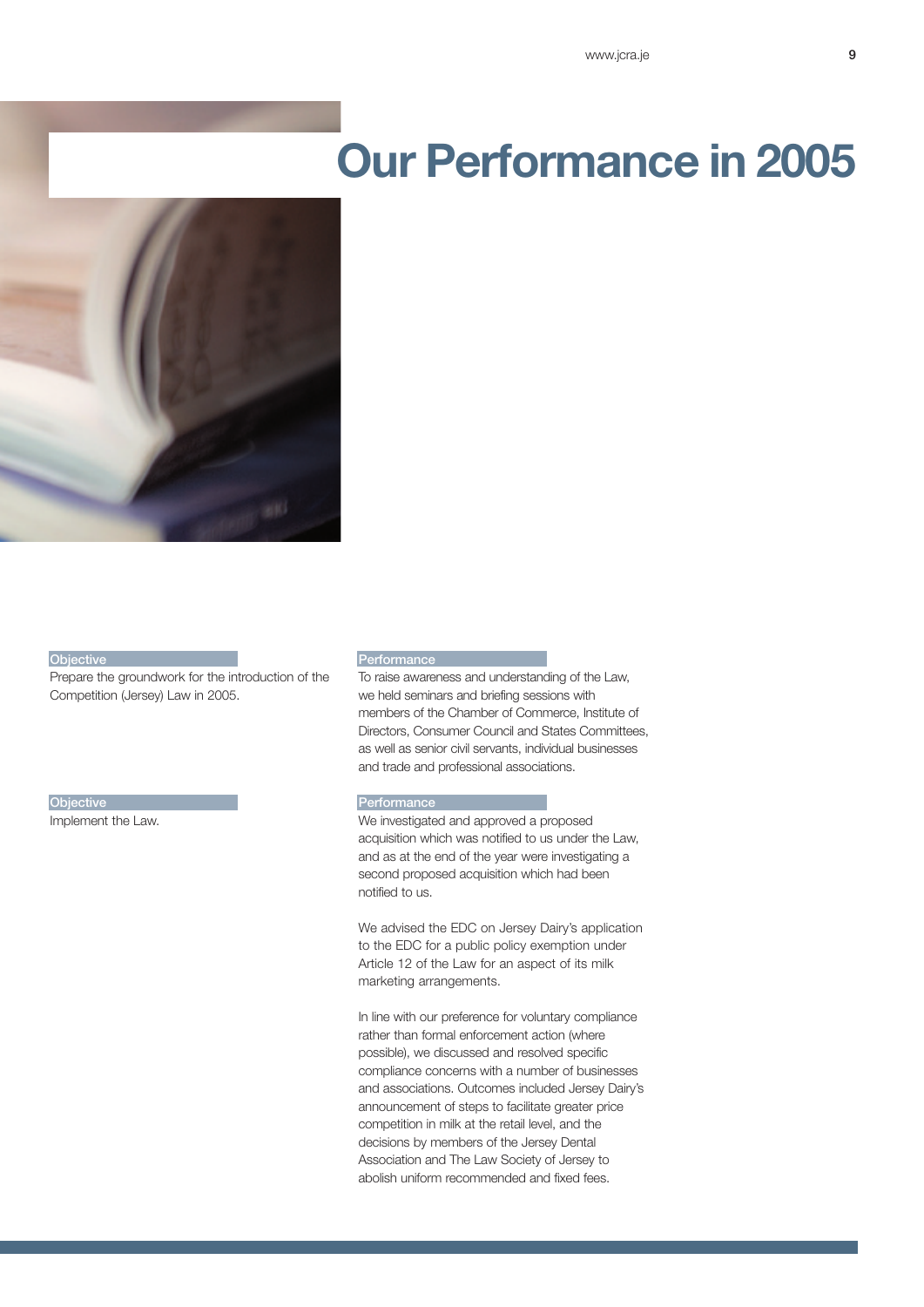

#### Aim 2

To create a competitive environment in telecommunications which enables users to benefit from greater choice and value for money.

We continued in 2005 to take active steps to achieve this aim. These efforts have created, for example, the possibility of up to three new operators entering the mobile sector in 2006, in competition with Jersey Telecom.

### **Objective**

Ensure that Jersey Telecom (JT) allows other operators to interconnect with its network, thereby allowing them to offer additional fixed line services in competition with JT.

### **Objective**

Investigate the availability of additional radio spectrum for mobile services, with a view to introducing advanced mobile services and competition for mobile users in Jersey.

#### Performance

We engaged in extensive discussions with JT on their terms and conditions of interconnection, leading to the publication of its Reference Interconnect Offer in early 2005. We also monitored the progress of negotiations between JT and new entrants, with a view to stepping in where appropriate to help resolve any issues arising.

### **Performance**

We worked closely with Ofcom (the UK communications regulator) to ensure the availability of spectrum for advanced services and competition in the mobile sector. This process resulted in spectrum licences being offered to four operators, namely Jersey Telecom, Cable & Wireless, Bharti Global and Colt Telecommunications. To assist future new entrants, and consistent with practice in other jurisdictions, we inserted (following statutory consultation) a new condition in JT's licence allowing customers of a new entrant to roam to JT's network pending roll-out of the new entrant's network.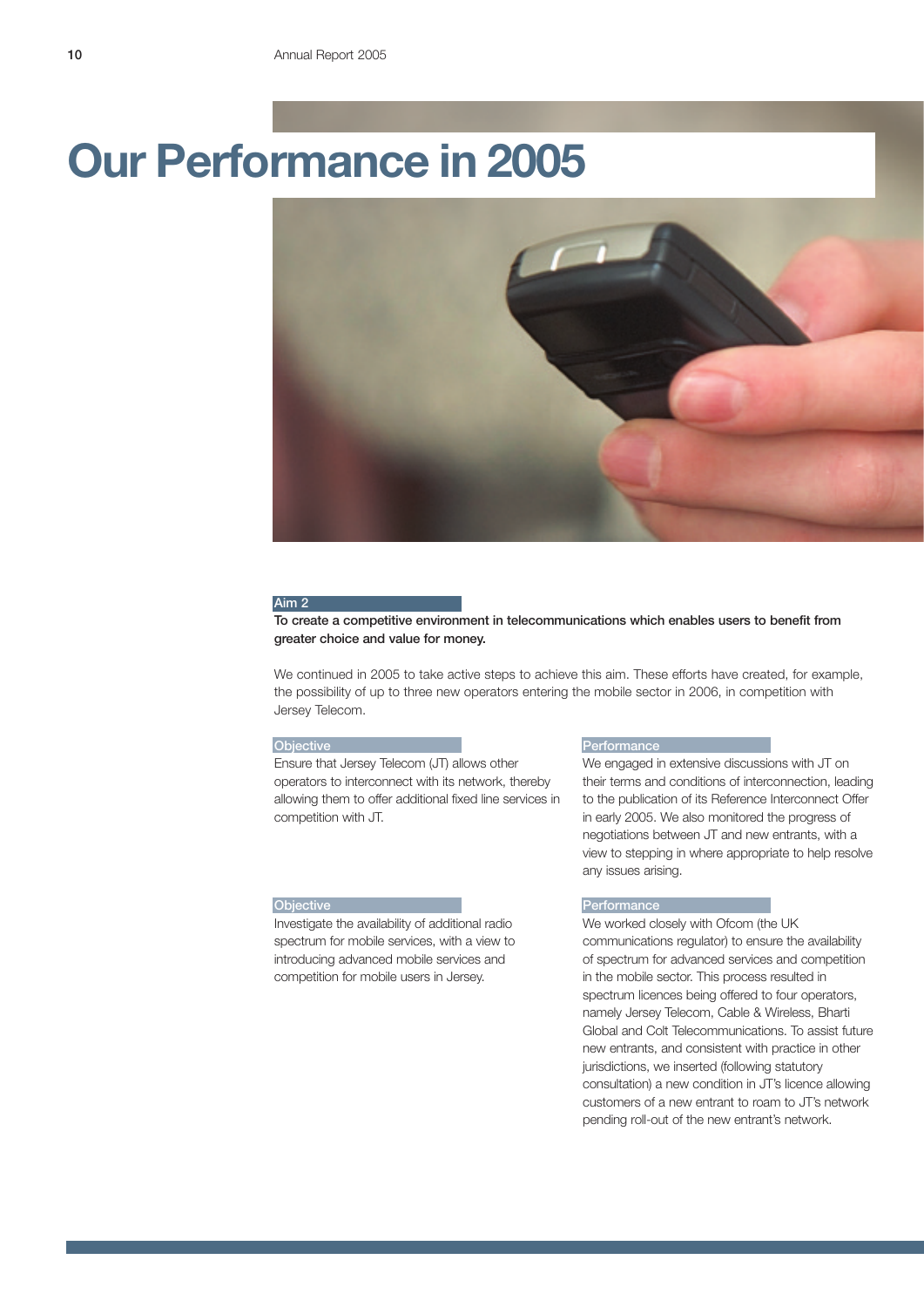

#### **Objective**

Investigate practices by operators which restrict competition and take effective remedial action.

### **Performance**

We engaged in discussions with JT which resulted in JT reducing its wholesale prices for leased lines (thereby allowing competitors a greater margin to compete for retail customers); altering the structure of JT's discounts to corporate customers to remove its anti-competitive effects; and extending JT's roaming arrangements with Cable & Wireless to cover mobile data.

### **Objective**

Ensure that JT publishes separated accounts for each of its businesses, to help us monitor JT's profit levels, and ensure that other operators are able to compete on a level playing field.

### **Objective**

Promote innovation and competition in broadband services.

### **Performance**

We issued a Direction to JT setting out the basis on which, and dates by which, JT should compile separated accounts. This should result in JT producing its first set of separated accounts by the third quarter of 2006.

### Performance

We issued a Consultation Paper on Future Broadband Strategy.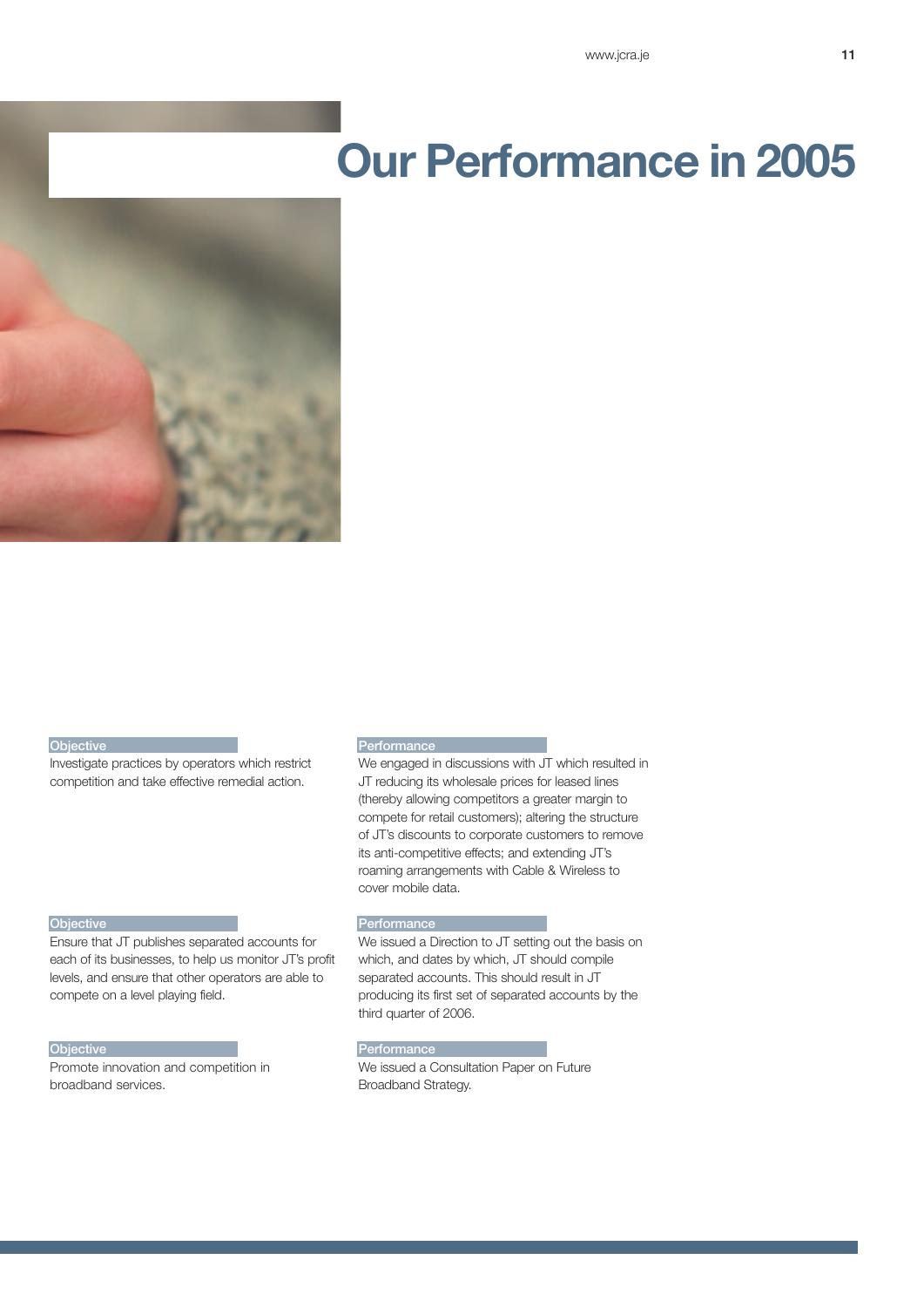

#### Aim 3

### To prepare for the transfer of Jersey Post to a commercial environment.

As with Jersey Telecom a few years ago, the States decided to provide for the transfer of Jersey Post's business to a separate company (with the States as ultimate shareholder), rather than being run by the States. At the same time (again like Jersey Telecom) its statutory monopoly in the provision of postal services would be removed, thereby creating the possibility of competition. To safeguard the interests of users and competitors, Jersey Post (like Jersey Telecom) would require a licence, granted and enforced by the JCRA.

The Postal Services (Jersey) Law was adopted in October 2004, and a great deal of our work in 2005 was devoted to putting in place the framework for the regulation of Jersey Post upon its incorporation.

#### **Objective**

Prepare the necessary regulatory framework for the corporatisation of Jersey Post.

### **Performance**

We conducted a statutory consultation on the licence we proposed to issue to Jersey Post upon its incorporation. Having taken account of the responses to the consultation, and satisfied ourselves that the terms of the licence were consistent with our statutory duties, we published the licence in final form.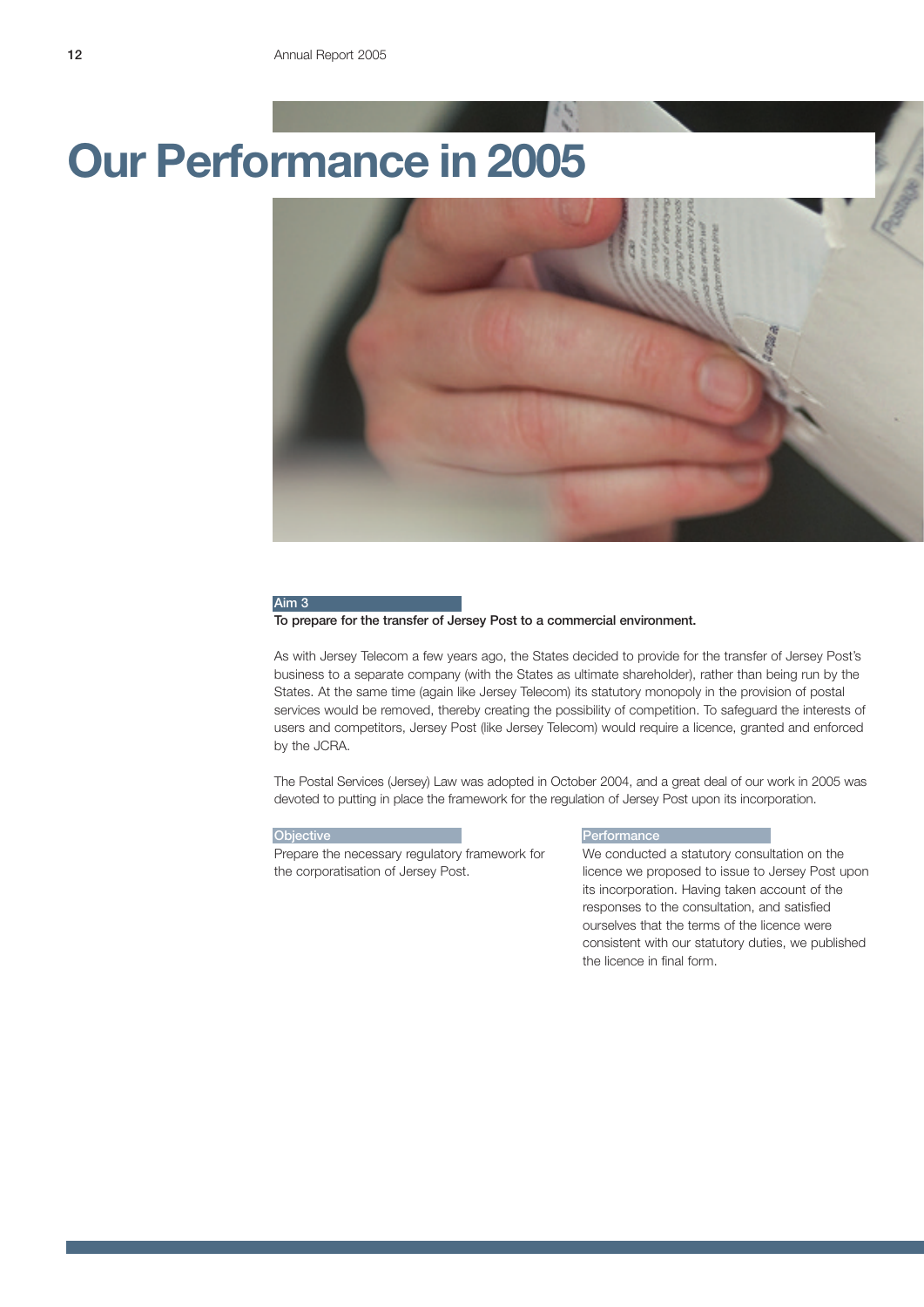

### Aim 4 Implementing our core values.

We continued in 2005 to put our core values into practice, through a number of measures.

**Objective** 

Implement transparency in our operations.

### Performance

In early 2005, we published a Statement outlining our Aims and Objectives for the remainder of 2005.

We published a draft of our 2006 Aims and Objectives for consultation, which were issued in final form (having taken account of responses) in January 2006.

Where possible, we aim generally to consult publicly before finalising our positions. For example, our competition law guidelines and Leniency Policy were published in draft form for comment before being finalised, and we consulted on our future broadband strategy.

Objective Putting proportionality into practice. **Performance** 

In our dealings with businesses, we strive to resolve compliance issues where possible through discussions rather than formal enforcement action. The compliance steps taken by Jersey Telecom, Jersey Dairy, and the members of the dental and legal professions (reported above) followed such discussions.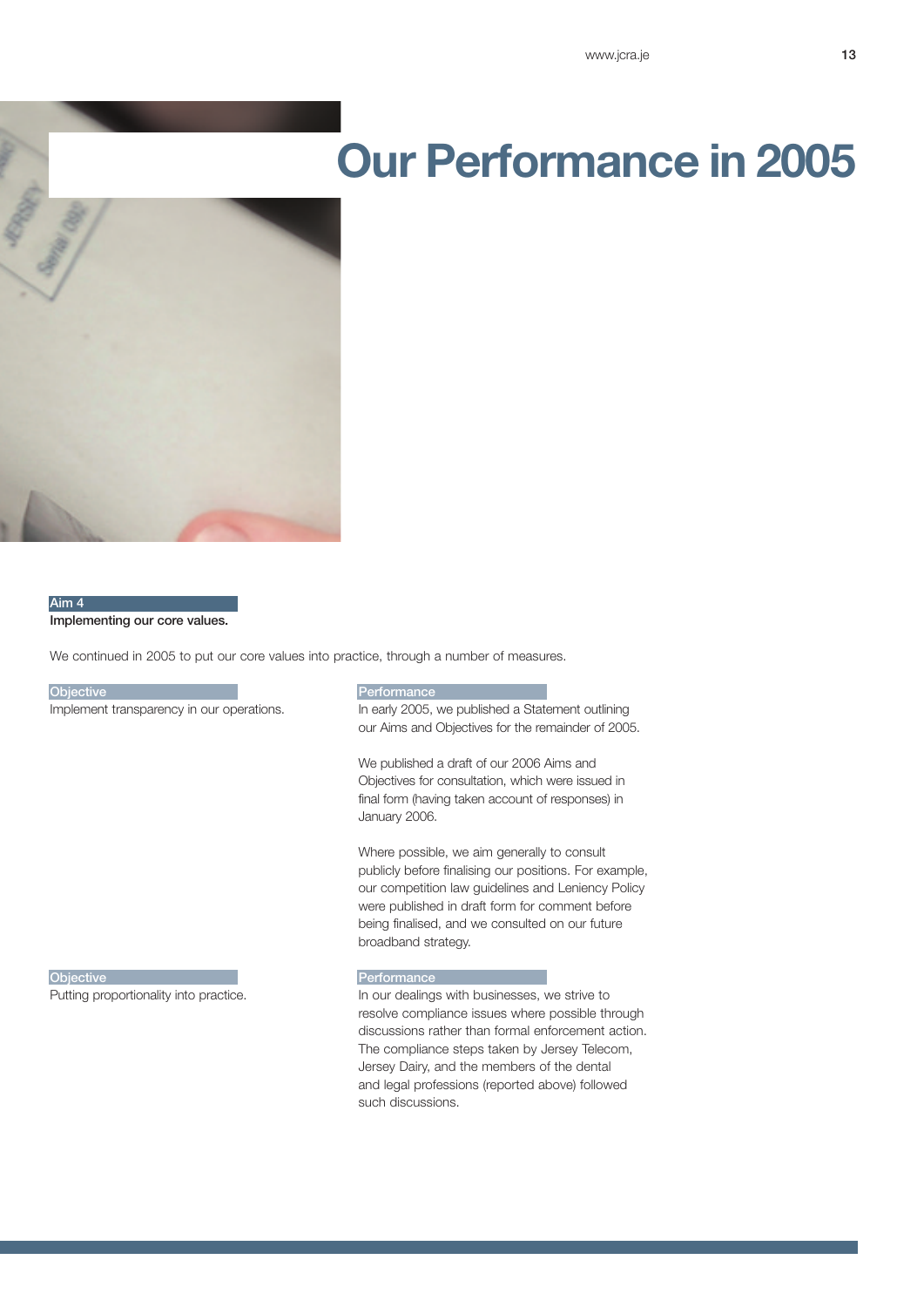## **JCRA Financial Statements 2005**

During 2005, the JCRA was able to match costs with income for the year, with one exceptional item which is explained in more detail below.

A Service Level Agreement in respect of the Competition Law was signed between the JCRA and the Economic Development Committee (EDC) in late December 2004. This remains in place, the EDC's role having been assumed by the Economic Development Minister, with funding being received quarterly in advance. During the last two years a number of projects, mainly related to the Competition Law which came into full effect on 1 November 2005, were requested by the EDC and additional funds to cover this work were transferred to the JCRA. Costs in relation to the Competition Law and related projects are closely monitored and strictly allocated against the relevant funding received. Due to the fact that grant income is received quarterly and a working balance is required, there was deferred income carried forward at the year end in the sum of £91,837. This will be used to fund Competition Law and related costs at the start of 2006, before the next tranche of grant income is received.

As mentioned above, there was an exceptional item during the year which was a charge of £103,000. During the course of 2005, the JCRA reviewed the costs incurred and fees received in relation to

telecommunications since licensing commenced in November 2002. In particular, the review included an analysis of the cash balance held and retained surplus, which at 31 December 2004 was £228,444. The review indicated that there was an overall surplus to the JCRA's actual and foreseen requirements of £103,000. The Board therefore decided that a refund should be made in accordance with the requirement to ensure that licence fees reflect costs incurred and foreseen. This decision was made in the knowledge that this would impact upon the financial results for 2005, but that it was a corrective action to bring licence fees into line with costs, on an overall basis. A credit note was duly issued.

Further to the above, the total of deferred telecoms licence fees carried forward to 2006 is £290,107 (2004: £290,288). This would make the net rate of telecoms licence fees, based on regulated turnover, 0.70% for the year, compared to the rate of 0.85% for the year 2004. Based on budgeted costs, which includes work on mobile telephone competition issues, the percentage for 2006 has been set at 0.75%.

The projected target date for the granting of a licence to Jersey Post is currently 1 April 2006, from which time licence fee income should be available to fund further work on postal matters.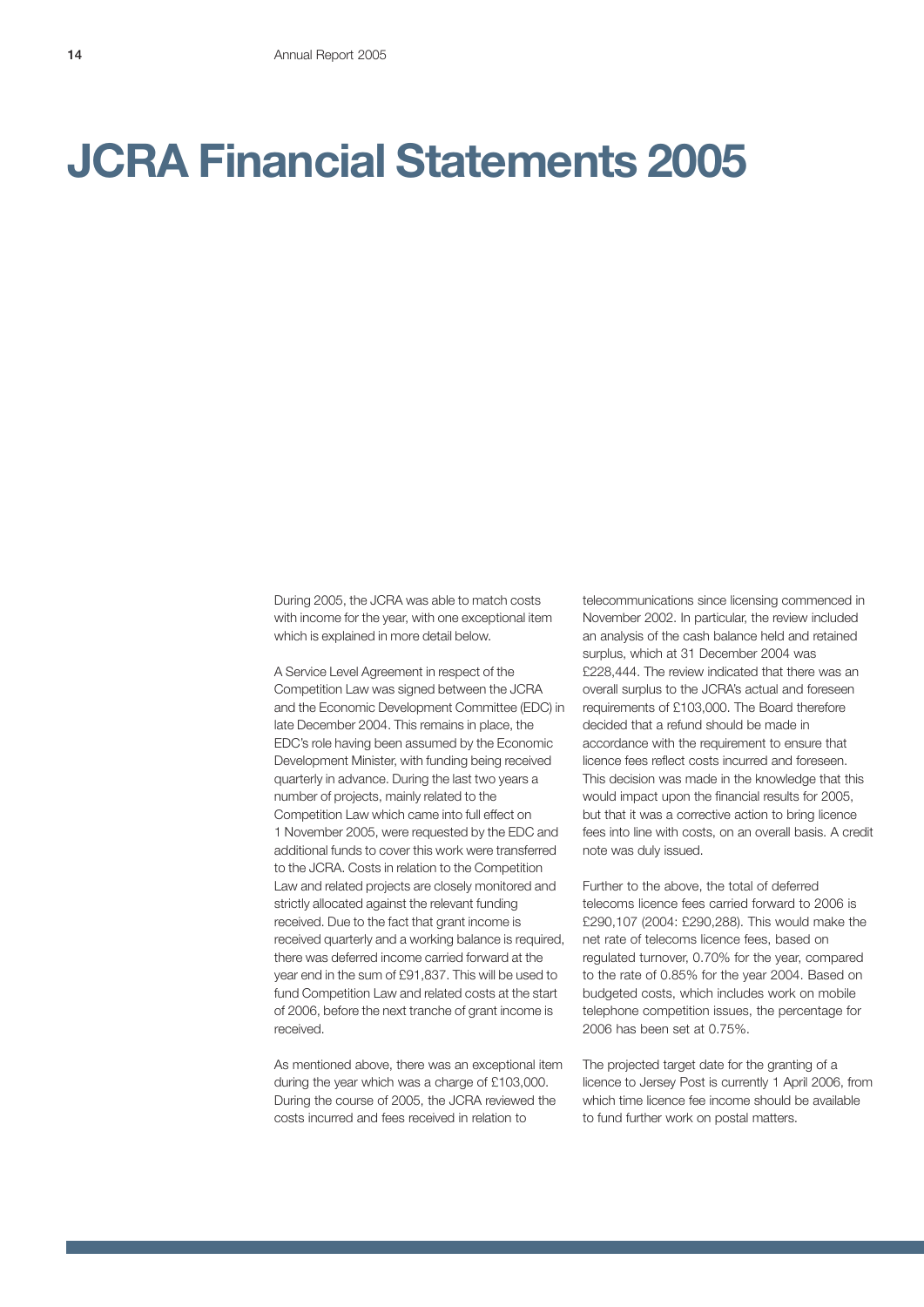### **Report and Financial Statements**

### **For the year ended 31 December 2005**

### Jersey Competition Regulatory Authority (Incorporated in Jersey, Channel Islands)

Members Lord Kingsland Chairman

William Brown Executive Director

Christopher Bright Non-Executive Director

Robert Foster Non-Executive Director

Richard Povey (appointed 16 May 2005) Non-Executive Director

**Secretary** Paul O'Toole (appointed 28 November 2005)

### **Auditors**

RSM Robson Rhodes (Jersey) Limited PO Box 179, 40 Esplanade, St Helier, Jersey JE4 9RJ

### **Bankers**

**HSBC** PO Box 14, St Helier, Jersey JE4 8NJ

### Registered Office

Jersey Competition Regulatory Authority 6th Floor, Union House, Union Street, St Helier, Jersey JE2 3RF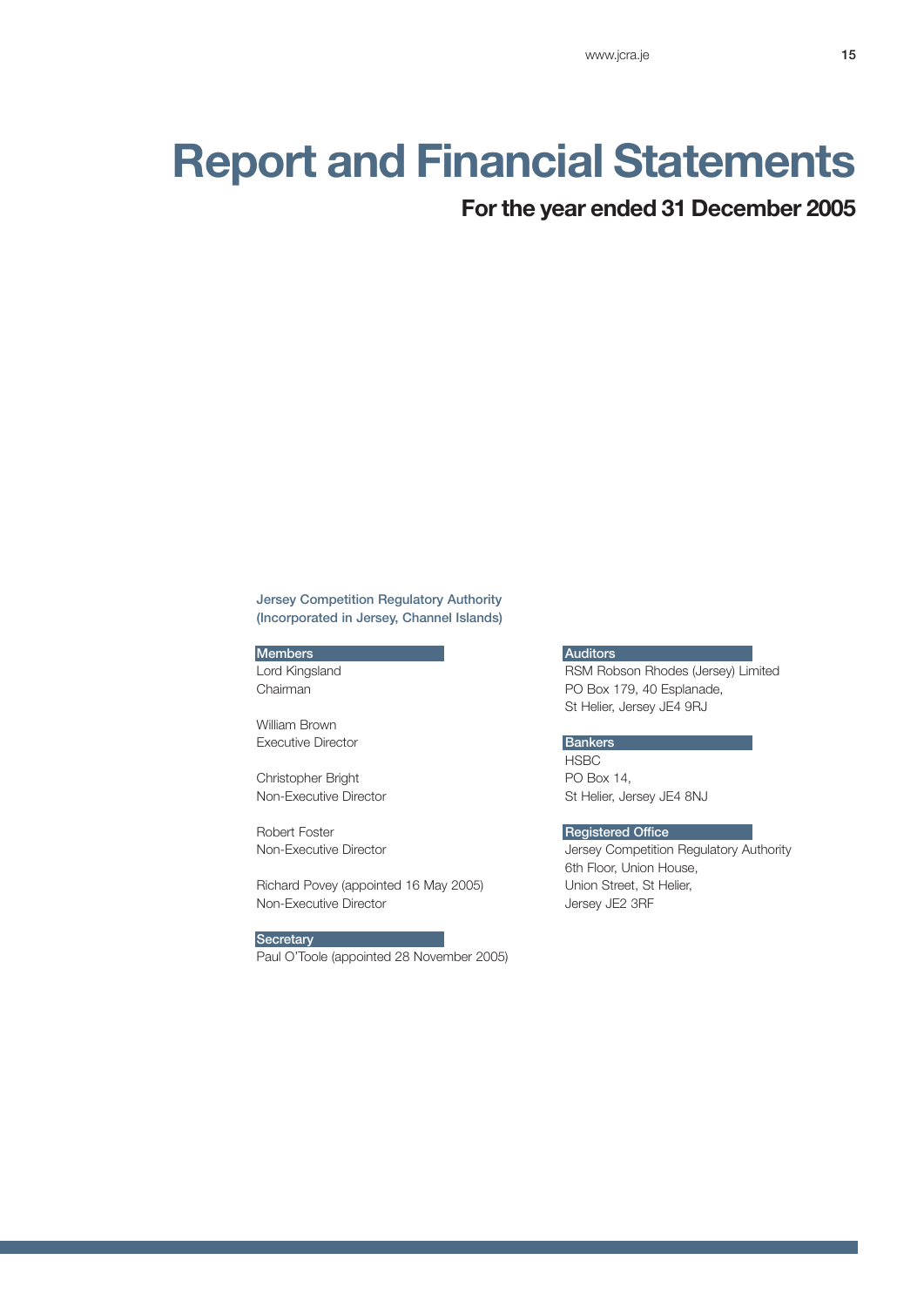## **Members' Report**

The Members of the Authority present their report and financial statements for the year ended 31 December 2005.

### **Activities**

The principal activities of the Authority during the year were the regulation of the telecommunications industry and the implementation of the Competition (Jersey) Law 2005.

### **Results**

There was a deficit for the year of £103,000 (2004: surplus £1).

### **Members**

The Members in office when these financial statements were approved are shown on page 15.

### **Auditors**

Ernst & Young LLP resigned as auditors on 29 March 2005 and RSM Robson Rhodes were appointed in their place. On 6th January 2006, RSM Robson Rhodes resigned as auditors and were replaced by RSM Robson Rhodes (Jersey) Limited.

By order of the Members

Paul O'Toole **Secretary** 

### Statement of Members' responsibilities in respect of the financial statements

The Competition Regulatory Authority (Jersey) Law 2001 requires the Members to prepare financial statements which shall be in accordance with generally accepted accounting principles and show a true and fair view of the surplus or deficit of the Authority for the year and of the state of the Authority's affairs at the end of the year.

In preparing financial statements the Members should:

- select suitable accounting policies and then apply them consistently;
- make judgements and estimates that are reasonable and prudent;
- prepare the financial statements on the going concern basis unless it is inappropriate to presume that the Authority will continue in business;
- state whether applicable accounting standards have been followed, subject to any material departures disclosed and explained in the financial statements.

The Members are responsible for keeping accounting records which are sufficient to show and explain the Authority's transactions and are such as to disclose with reasonable accuracy, at any time, the financial position of the Authority and to enable them to ensure that the financial statements comply with the Law. They are also responsible for safeguarding the assets of the Authority and hence for taking reasonable steps for the prevention and detection of fraud and other irregularities.

The Members confirm that these financial statements comply with these requirements.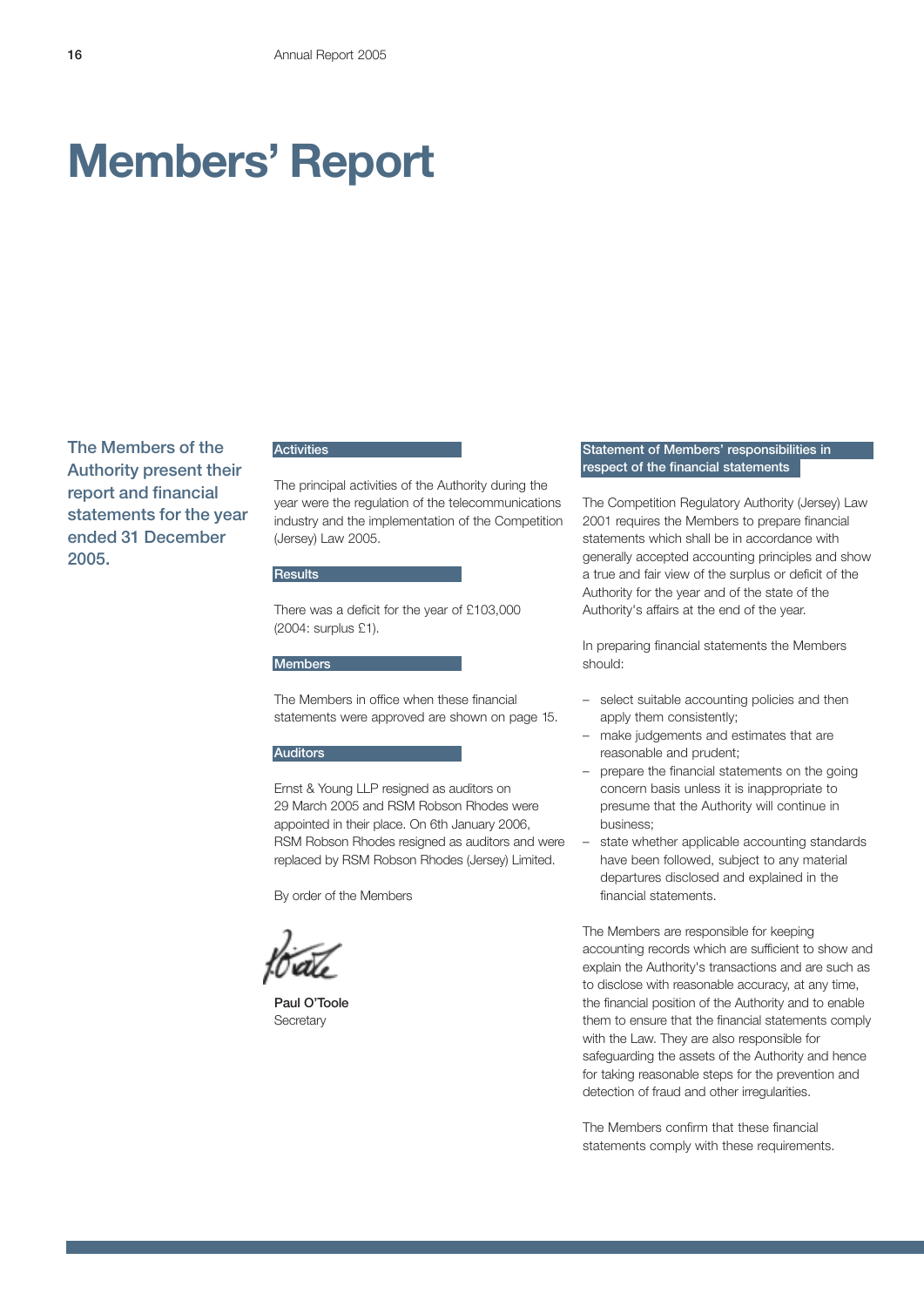### **Independent Auditors' Report**

We have audited the Authority's financial statements for the year ended 31 December 2005, on pages 18 to 21. These financial statements have been prepared on the basis of the accounting policies set out therein.

This report is made solely to the Authority's Members, as a body in accordance with Article 17 of the Competition Regulatory Authority (Jersey) Law 2001. Our audit work has been undertaken so that we might state to the Authority's Members those matters we are required to state to them in an auditors' report and for no other purpose. To the fullest extent permitted by law, we do not accept or assume responsibility to anyone other than the Authority and the Authority's Members as a body, for our audit work, for this report, or for the opinions we have formed.

### Respective responsibilities of Members and auditors

As described in the Statement of Members' Responsibilities, the Authority's Members are responsible for the preparation of the financial statements in accordance with applicable Jersey law.

Our responsibility is to audit the financial statements in accordance with relevant legal and regulatory requirements and International Standards on Auditing (UK and Ireland).

We report to you our opinion as to whether the financial statements, which have been prepared in accordance with United Kingdom accounting standards, give a true and fair view. We also report to you if, in our opinion, the Authority has not kept proper accounting records or if we have not received all the information and explanations we require for our audit.

We read other information contained in the Annual Report and consider whether it is consistent with the audited financial statements. The other information comprises the Chairman's Statement, the Executive Director's Statement and the commentary on the annual financial statements.

We consider the implications for our report if we become aware of any apparent misstatements or material inconsistencies with the financial statements. Our responsibilities do not extend to any other information.

### Basis of audit opinion

We conducted our audit in accordance with International Standards on Auditing (UK and Ireland) issued by the Auditing Practices Board. An audit includes examination, on a test basis, of evidence relevant to the amounts and disclosures in the financial statements. It also includes an assessment of the significant estimates and judgments made by the Members in the preparation of the financial statements, and of whether the accounting policies are appropriate to the Authority's circumstances, consistently applied and adequately disclosed.

We planned and performed our audit so as to obtain all the information and explanations which we considered necessary in order to provide us with sufficient evidence to give reasonable assurance that the financial statements are free from material misstatement, whether caused by fraud or other irregularity or error. In forming our opinion we also evaluated the overall adequacy of the presentation of information in the financial statements.

#### **Opinion**

In our opinion the financial statements give a true and fair view of the state of affairs of the Authority as at 31 December 2005 and of its deficit for the year then ended.

RSM Robson Rhodes (Jersey) Limited Jersey, Channel Islands 27 February 2006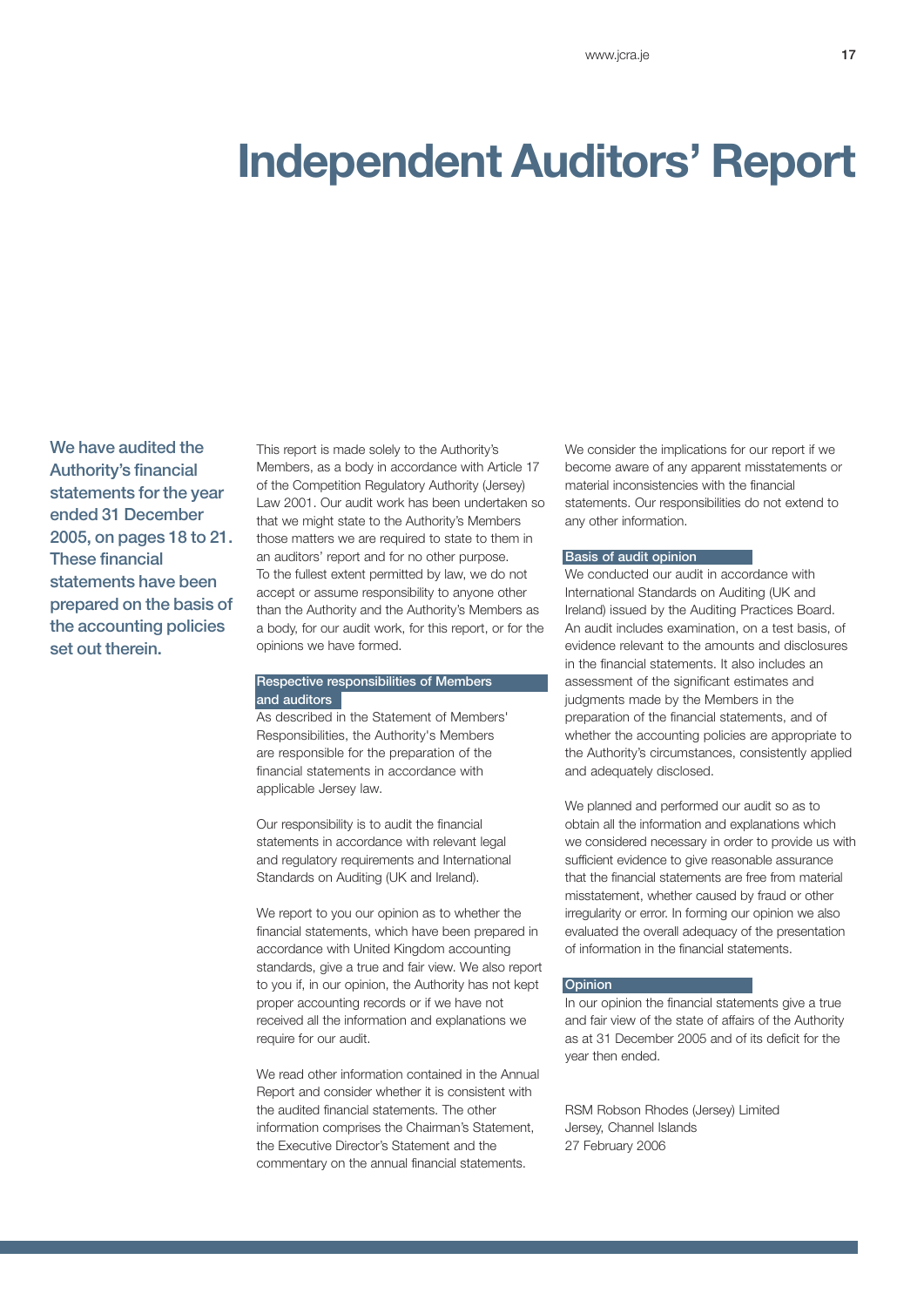### **Balance Sheet**

| As at 31 December 2005                         | <b>Notes</b>   | 2005    | 2004          |
|------------------------------------------------|----------------|---------|---------------|
|                                                |                | £       | £             |
| <b>Fixed Assets</b>                            |                |         |               |
| Tangible fixed assets                          | 3              | 31,714  | 40,827        |
|                                                |                |         |               |
| <b>Current Assets</b>                          |                |         |               |
| Debtors and prepayments                        | $\overline{4}$ | 26,331  | 30,721        |
| Cash at bank                                   |                | 488,733 | 684,581       |
|                                                |                | 515,064 | 715,302       |
|                                                |                |         |               |
| <b>Current Liabilities</b>                     |                |         |               |
| Creditors: amounts falling due within one year | 5              | 421,334 | 527,685       |
|                                                |                |         |               |
| <b>Net Current Assets</b>                      |                | 93,730  | 187,617       |
|                                                |                |         |               |
| <b>Total Assets Less Current Liabilities</b>   |                | 125,444 | 228,444       |
|                                                |                |         |               |
| <b>Retained Surplus</b>                        | 6              | 125,444 | 228,444       |
|                                                |                |         | $\rightarrow$ |

Duliante

For and on behalf of the Members: William Brown, 27 February 2006

### **Income and Expenditure Account**

| For the year ended 31 December 2005  | <b>Notes</b> | 2005    | 2004    |
|--------------------------------------|--------------|---------|---------|
|                                      |              | £       | £       |
| Income                               |              |         |         |
| Licence fees                         |              | 347.195 | 498,610 |
| Economic Development Committee grant |              | 394,123 | 249,147 |
| <b>Bank interest</b>                 |              | 17,835  | 10,010  |
| Mergers and acquisition fees         |              | 10,846  |         |
| <b>Application fees</b>              |              | 1.475   | 2,500   |
| Sundry income                        |              | 86      |         |
|                                      |              | 771,560 | 760,267 |

| <b>Expenditure</b>                        |                |         |
|-------------------------------------------|----------------|---------|
| Salaries and staff costs                  | 569,567        | 464,081 |
| Consultancy fees                          | 141,915        | 83,897  |
| Operating lease rentals                   | 40,393         | 41,453  |
| Travel and entertainment                  | 11,433         | 23,001  |
| Conference and course fees                | 9,638          | 11,749  |
| Depreciation                              | 19,058         | 24,774  |
| Administration expenses                   | 20,005         | 12,361  |
| Legal and professional fees               |                | 16,247  |
| General expenses                          | 17,034         | 12,338  |
| Audit and accounting fee                  | 6,300          | 7,095   |
| Advertising and publicity                 | 3,835          | 6,446   |
| Repairs and maintenance                   | 8,595          | 9,125   |
| Heat, light and water                     | 1,629          | 1,795   |
| Recruitment                               | 24,671         | 45,049  |
| (Profit)/loss on disposal of fixed assets | (605)          | 129     |
| Internet web page design                  | 1,092          | 726     |
|                                           | 874,560        | 760,266 |
|                                           |                |         |
| (Deficit)/surplus for the year            | 6<br>(103,000) |         |

### Recognised gains and losses

There are no recognised gains and losses other than the deficit of the Authority of £103,000 in the year ended 31 December 2005 and the surplus of £1 in the year ended 31 December 2004.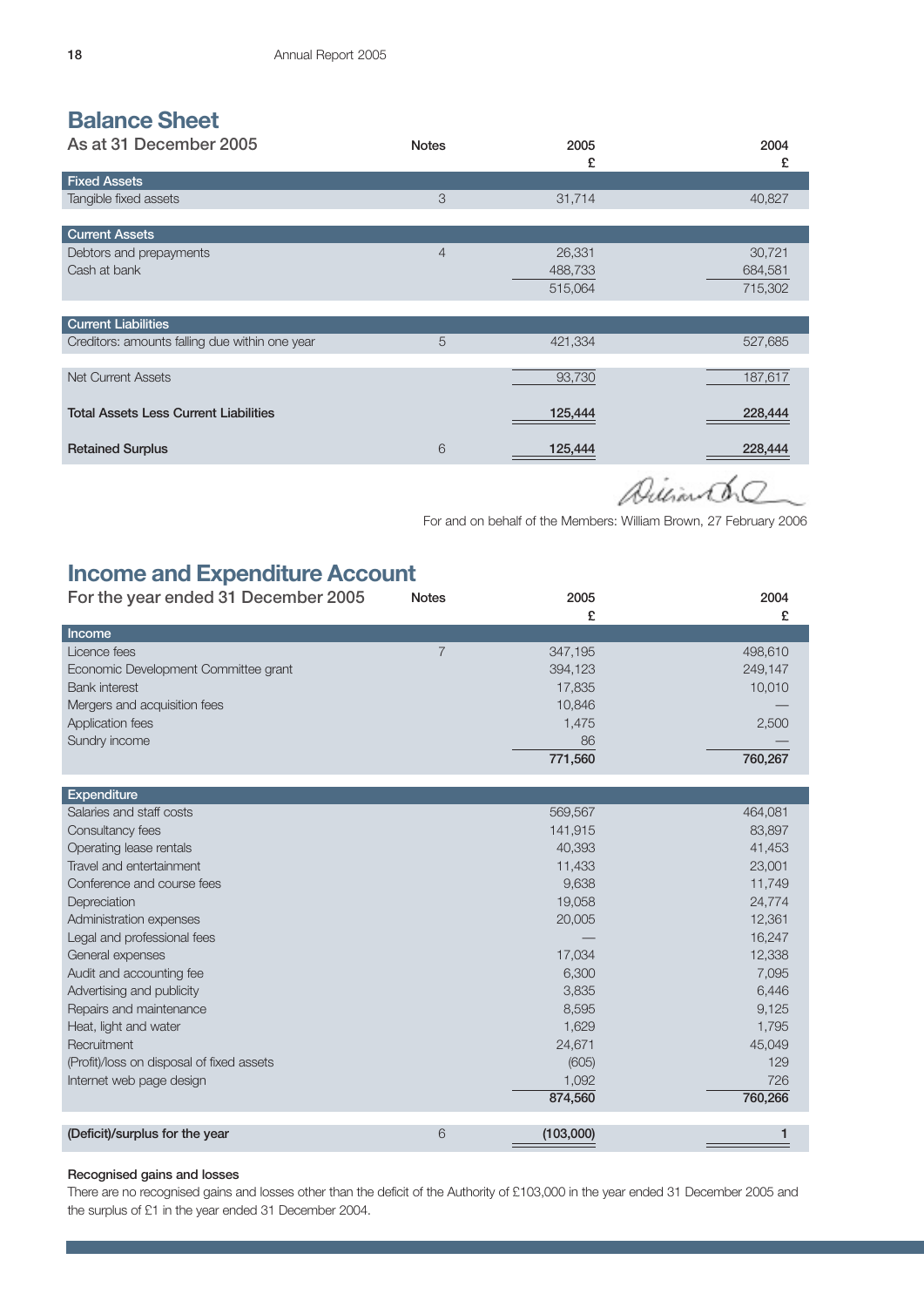### **Cash Flow Statement**

| <b>Notes</b> | 2005       | 2004<br>£ |
|--------------|------------|-----------|
| 9            | (186, 508) | 271,286   |
|              |            |           |
|              |            |           |
|              | (11, 415)  | (13,446)  |
|              | 2,075      | 151       |
|              | (9,340)    | (13,295)  |
|              |            |           |
|              | (195, 848) | 257,991   |
|              |            |           |

### **Notes**

### 1. Incorporation

The Authority was incorporated in Jersey on 1 May 2001 as a body corporate under the terms of the Competition Regulatory Authority (Jersey) Law 2001.

### 2. Accounting policies

### Accounting principles

The financial statements are prepared under the historical cost convention and in accordance with accounting principles generally accepted in the Island of Jersey, incorporating United Kingdom accounting standards.

### Interest receivable

Interest on bank deposits is accrued on a daily basis.

### Fixed assets

All fixed assets are initially recorded at cost.

### Depreciation

Depreciation is provided on all tangible fixed assets, at rates calculated to write off the cost over their estimated useful lives in equal instalments. The depreciation rates used are as follows:

| Computer equipment - 33% per annum |                   |
|------------------------------------|-------------------|
| Furniture and fittings             | $-10\%$ per annum |
| Other equipment                    | $-20\%$ per annum |

### Leasing commitments

Rentals payable under operating leases are charged in the income and expenditure account on a straight line basis over the lease term.

### Pensions

The Authority provides a defined contribution pension scheme. Contributions are charged in the income and expenditure account as they become payable in accordance with the rules of the scheme.

### **Grants**

Grants and income received from the Economic Development Committee (EDC), henceforward the Economic Development Minister (EDM), are recognised on receipt of the funds. Any unused funds at the financial year end are either deferred or repaid to the EDC/EDM. Deferred grant income as at 31 December 2005 amounted to £91,837 (2004: £188,978).

### Telecoms licence fees to Class II and Class III Operators

Licence fees are set on the basis of cost recovery under Article 17 of the Telecommunications (Jersey) Law 2002. The Authority's costs are determined on an annual basis and these are recovered by applying a percentage to the licensed revenues of the operators on the basis of relevant pro-rata turnover, or if appropriate an annual fee.

The percentage for 2005 was 1% (2004: 1.3%).

The Operators are invoiced quarterly in advance and fee income is recognised when invoiced. Should fee income exceed costs the balance is treated as deferred revenue. Deferred licence fee income as at 31 December 2005 amounted to £290,107 (2004: £290,288).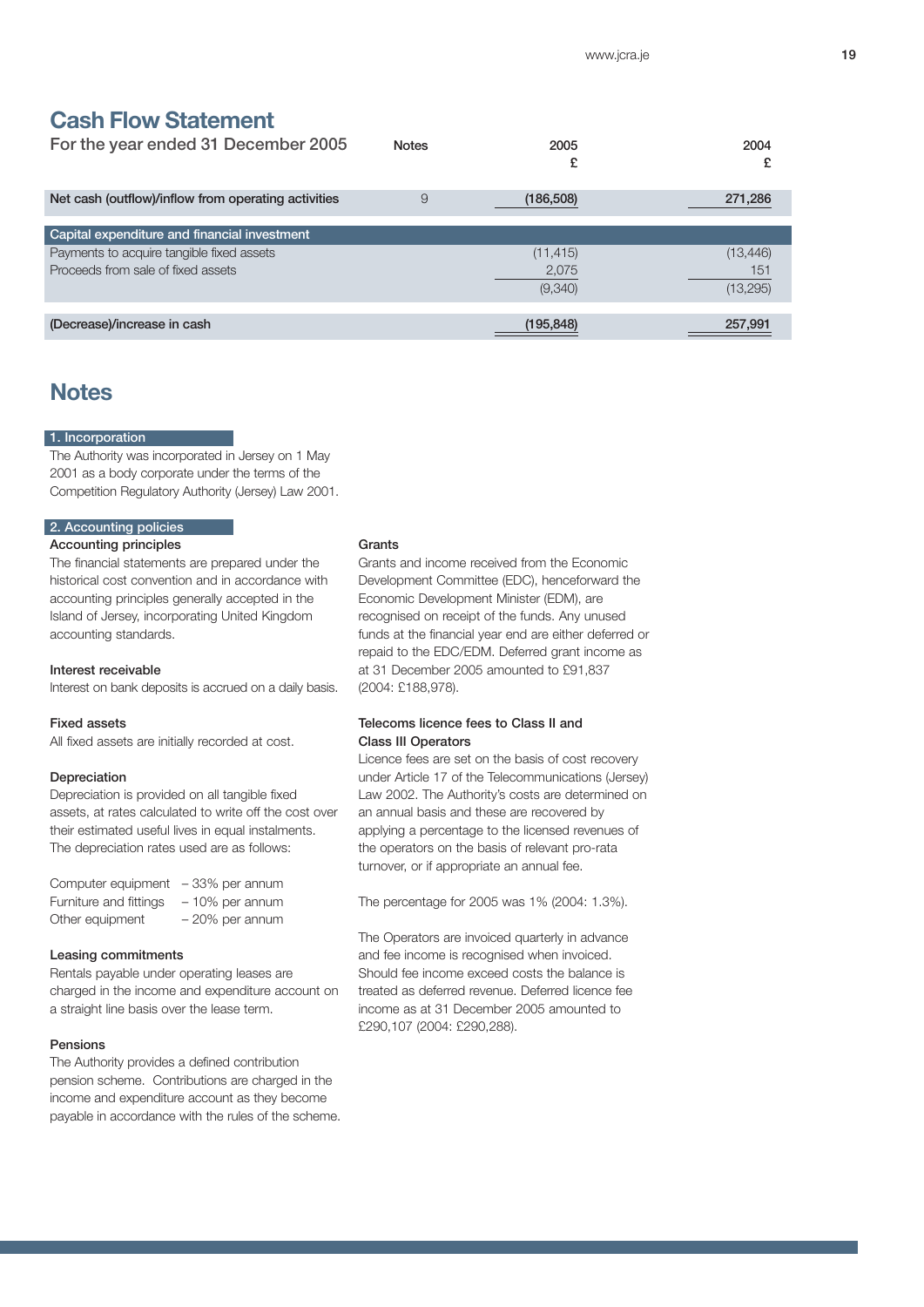### **Notes**

| 3. Tangible fixed assets                                                                                                        | Equipment<br>£                       | <b>Fixtures</b><br>and fittings<br>£                              | Computer<br>equipment<br>£              | Total<br>assets<br>£                                      |
|---------------------------------------------------------------------------------------------------------------------------------|--------------------------------------|-------------------------------------------------------------------|-----------------------------------------|-----------------------------------------------------------|
| Cost                                                                                                                            |                                      |                                                                   |                                         |                                                           |
| At 1 January 2005<br>Additions<br><b>Disposals</b><br>At 31 December 2005                                                       | 18,235<br>(3,838)<br>14,397          | 14,853<br>563<br>15,416                                           | 56,330<br>10,852<br>(14, 923)<br>52,259 | 89,418<br>11,415<br>(18, 761)<br>82,072                   |
| Depreciation                                                                                                                    |                                      |                                                                   |                                         |                                                           |
| At 1 January 2005<br>Charge in the year<br>Disposals<br>At 31 December 2005                                                     | 10,809<br>3,519<br>(2,993)<br>11,335 | 3,935<br>1,510<br>5,445                                           | 33,847<br>14,029<br>(14, 298)<br>33,578 | 48,591<br>19,058<br>(17, 291)<br>50,358                   |
| Net book value                                                                                                                  |                                      |                                                                   |                                         |                                                           |
| At 1 January 2005<br>At 31 December 2005                                                                                        | 7,426<br>3,062                       | 10,918<br>9,971                                                   | 22,483<br>18,681                        | 40,827<br>31,714                                          |
| 4. Debtors and prepayments                                                                                                      |                                      | 2005<br>£                                                         |                                         | 2004<br>£                                                 |
| Prepayments<br>Trade debtors<br>Sundry debtors                                                                                  |                                      | 22,860<br>3,400<br>71<br>26,331                                   |                                         | 19,584<br>8,584<br>2,553<br>30,721                        |
| 5. Creditors: amounts falling due within one year                                                                               |                                      | 2005<br>£                                                         |                                         | 2004<br>£                                                 |
| Accruals<br>Deferred grant income<br>Deferred licence fee income<br>Other deferred income<br>Trade creditors<br>Social security |                                      | 20,321<br>91,837<br>290,107<br>4,154<br>7,547<br>7,368<br>421,334 |                                         | 40,419<br>188,978<br>290,288<br>3,320<br>4,680<br>527,685 |
| 6. Movement on retained surplus                                                                                                 |                                      | Income and<br><b>Expenditure Account</b><br>£                     |                                         |                                                           |
| At 1 January 2005<br>Deficit for the year                                                                                       |                                      | 228,444<br>(103,000)                                              |                                         |                                                           |
| At 31 December 2005                                                                                                             |                                      | 125,444                                                           |                                         |                                                           |

### 7. Licence fees

A refund of licence fees was made during the year in the sum of £103,000, representing a surplus of fees

over costs in respect of earlier accounting periods.

8. Taxation Article 16 of the Competition Regulatory Authority (Jersey) Law 2001 provides that the income of the Authority shall not be liable to income tax under the Income Tax (Jersey) Law 1961.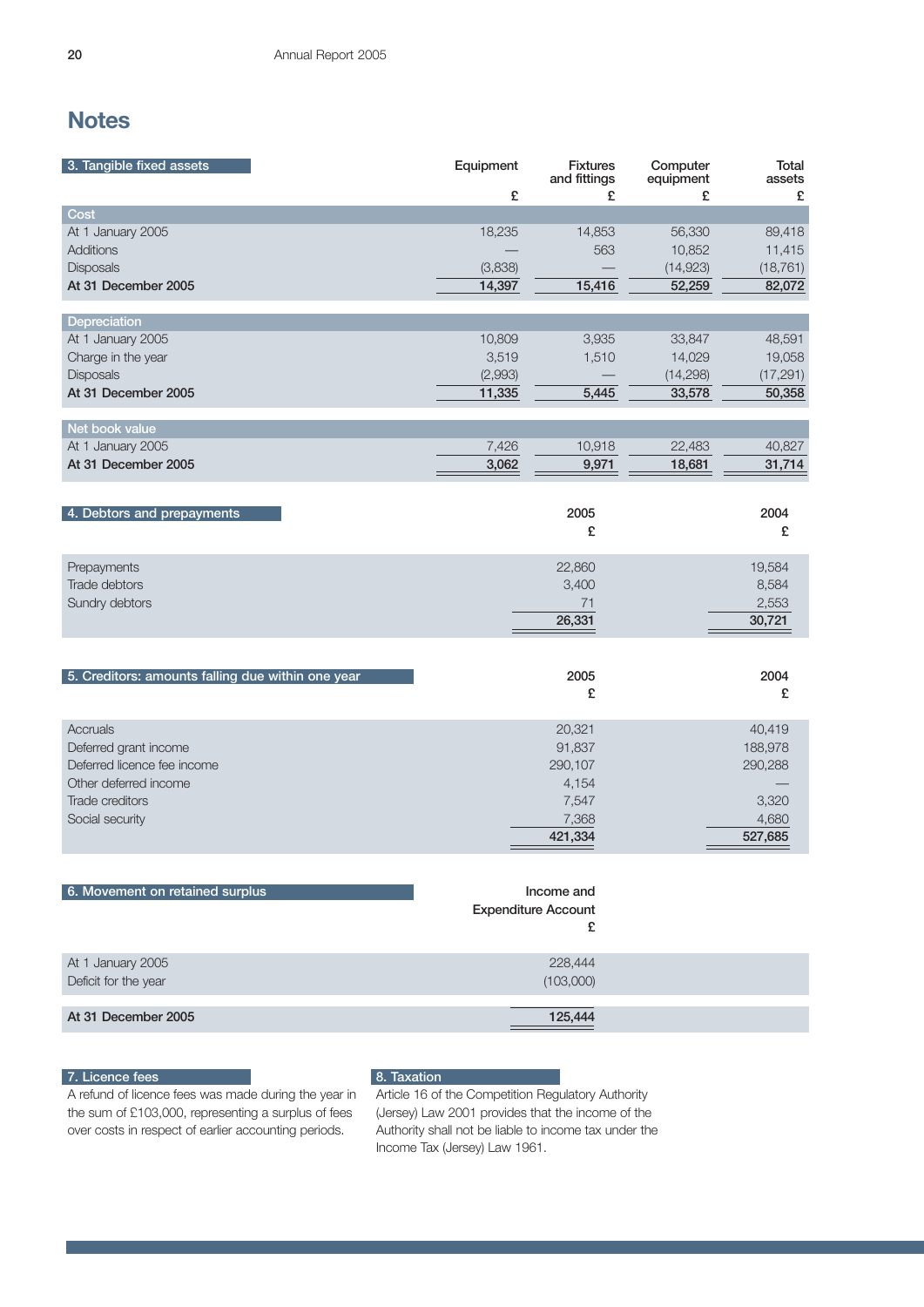### **Notes**

### 9. Note to the cash flow statement

Reconciliation of (deficit)/surplus for the year to net cash (outflow)/inflow from operating activities:

|                                                     | 2005       | 2004<br>£ |
|-----------------------------------------------------|------------|-----------|
| Operating (deficit)/surplus                         | (103,000)  |           |
| Depreciation                                        | 19.058     | 24,774    |
| (Profit)/loss on disposal of fixed assets           | (605)      | 129       |
| Decrease/(increase) in debtors                      | 4,390      | (10,049)  |
| (Decrease)/increase in creditors                    | (106, 351) | 256,431   |
|                                                     |            |           |
| Net cash (outflow)/inflow from operating activities | (186, 508) | 271,286   |

#### 10. Related parties

#### The transacting parties are:

- Economic Development Committee (EDC) now the Economic Development Minister
- Jersey Competition Regulatory Authority (JCRA)

### Relationship

The JCRA acts independently of the States, but is accountable to the Economic Development Minister in respect of its funding for the Competition Law and which is also covered by a Service Level Agreement. The Minister acts as a conduit for requests from other Ministers who may require the JCRA to carry out projects. The JCRA reports formally to the Minister on an annual basis.

### **Transactions**

In 2005 the EDC provided funds to the JCRA in order that work on the Competition Law could be carried out.

### Amounts involved

- £188,978 brought forward as deferred grant income, as agreed from 2004.
- £280,000 received during the year under the Competition (Jersey) Law 2005 grant.
- £7,500 received in respect of advice given to the EDC on competition matters.

### Amounts due to the Economic Development Department at the balance sheet date

|                                               | 2005   | 2004    |
|-----------------------------------------------|--------|---------|
| Deferred grant income (included in creditors) | 91.837 | 188,978 |

### 11. Financial commitments

At 31 December 2005 the Authority had annual commitments under non-cancelable operating leases as set out below: Land and buildings

|                                                 | Lanu anu bunungo |        |
|-------------------------------------------------|------------------|--------|
|                                                 | 2005             | 2004   |
| Operating leases which expire:                  |                  |        |
| In more than two years but less than five years | 34,545           | 34.545 |

### 12. Pension commitments

The Authority provides a defined contribution pension scheme for its Executive Director and employees. The assets of the scheme are held separately from those of the Authority in an independently administered fund. Contributions of £47,489 were charged in the year of which £4,985 remain outstanding at the year end.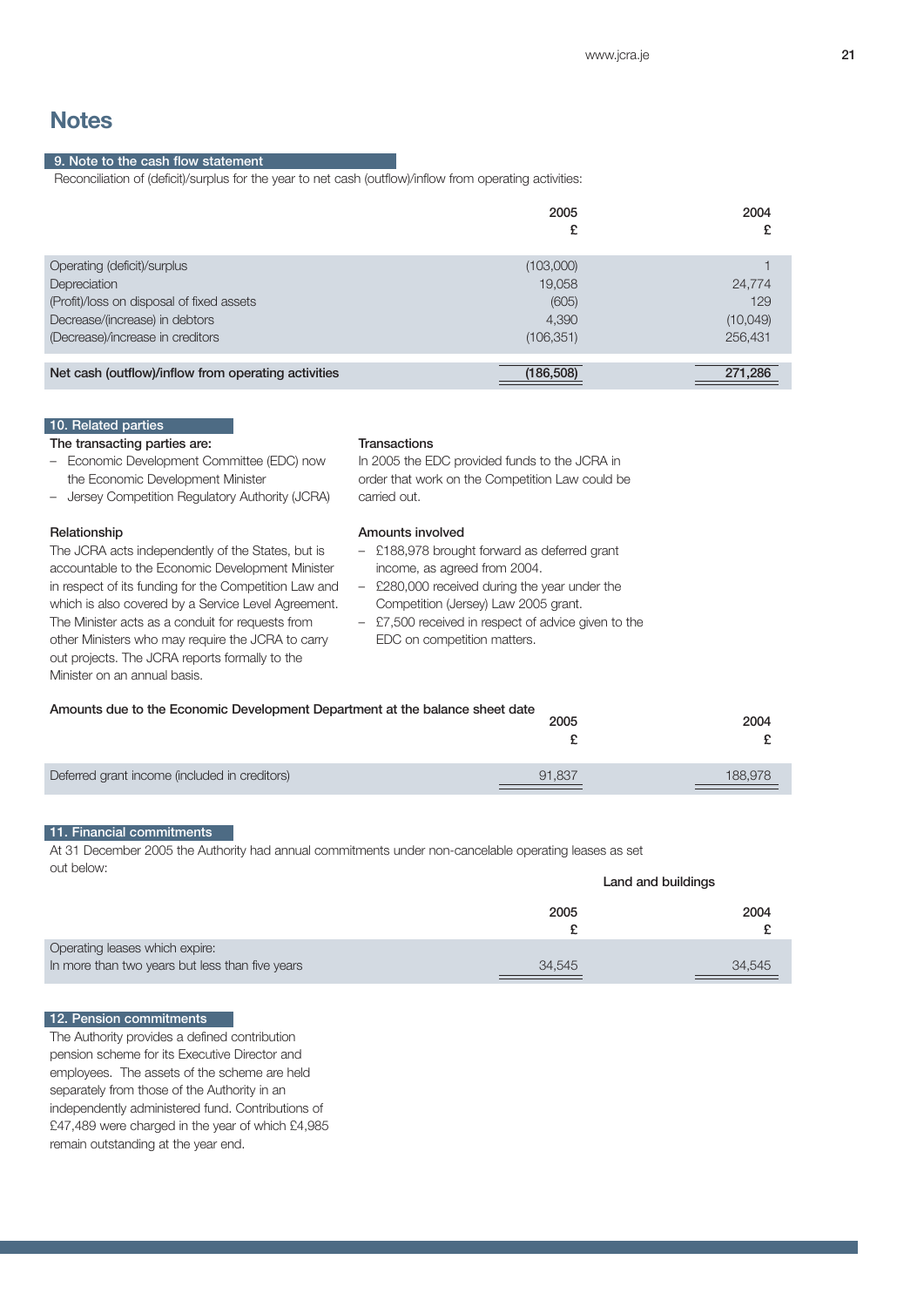## **Corporate Governance Guidelines**

### The Jersey Competition Regulatory Authority (JCRA) and the Economic Development Minister (the Minister)

1.1 The JCRA (The Authority) is an autonomous body and entirely independent in its decision taking from the States of Jersey. But under powers of the Competition Regulatory Authority (Jersey) Law 2001 (the CRA Law), Article 10(1) the Economic Development Committee, now the Minister, "may give to the Authority written guidance, or general written directions, on matters relating to corporate governance, that is relating to the systems and arrangements by and under which the Authority is directed and controlled". The following are the Corporate Governance Guidelines as agreed between the Economic Development Committee, and which continue to apply, and the Authority.

### 2. What is Corporate Governance?

2.1 "Corporate governance is the system by which business corporations are directed and controlled. The corporate governance structure specifies the distribution of rights and responsibilities among different participants in the corporation, such as, the board, managers, shareholders and other stakeholders, and spells out the rules and procedures for making decisions on corporate affairs. By doing this, it also provides the structure through which the company objectives are set, and the means of attaining those objectives and monitoring performance." - OECD April 1999.

### 3. Constitution of the Authority

3.1 The Authority is a statutory body corporate established under Article 2 of the CRA Law. The governing body is a Board of Directors which directs regulatory, licensing, financial and operational and strategic policies of the Authority.

### 4. Functions of the Authority

- 4.1 The functions of the Authority are set out in Article 6 of the CRA Law which states:-
- 1) "The Authority shall have such functions as are conferred on it by

or under this or any other Law or any other enactment.

- 2) The Authority may recognise or establish, or assist or encourage the establishment of, bodies that have expertise in, or represent persons having interests in, any matter concerning competition, monopolies, utilities or any matter connected with the provision of goods and services to which the Authority's functions relate.
- 3) The functions of those bodies shall include one or more of the following –
- (i) the provision to the Authority of advice, information and proposals in relation to any one or more of those matters;
- (ii) the representation of the views of any one or more of those persons.
- 4) The Authority may, on request by the Committee, provide the Committee with reports, advice, assistance and information in relation to any matter referred to in paragraph (2).
- 5) The Authority shall have power to do anything that is calculated to facilitate, or is incidental or conducive to, the performance of any of its functions."

### 5. Constitution of the Board

- 5.1 Article 3 of the CRA Law requires the Board to consist of a Chairman and at least two other members.
- 5.2 Currently the Members of the Board comprise of a Non-Executive Chairman, an Executive Director, and three Non-Executive Members. Two of the Members live in Jersey and three in the United Kingdom.
- 5.3 The appointment of Board Members is undertaken by the Minister. Vacancies which arise on the Board are filled through the use of an open and transparent process. The Minister follows the procedures recommended by the Jersey Appointments Commission – a body set up by the States of Jersey to overview all public sector appointments. A vacancy is usually advertised and once a suitable candidate is identified, a recommendation is made to the Minister. Under the provisions of the CRA Law, the appointment of the Chairman is a matter reserved for decision by the States of Jersey on the recommendation of the Minister. The other Board Members are appointed by the Minister after it has consulted with the Chairman. The Minister shall notify the States of the appointments.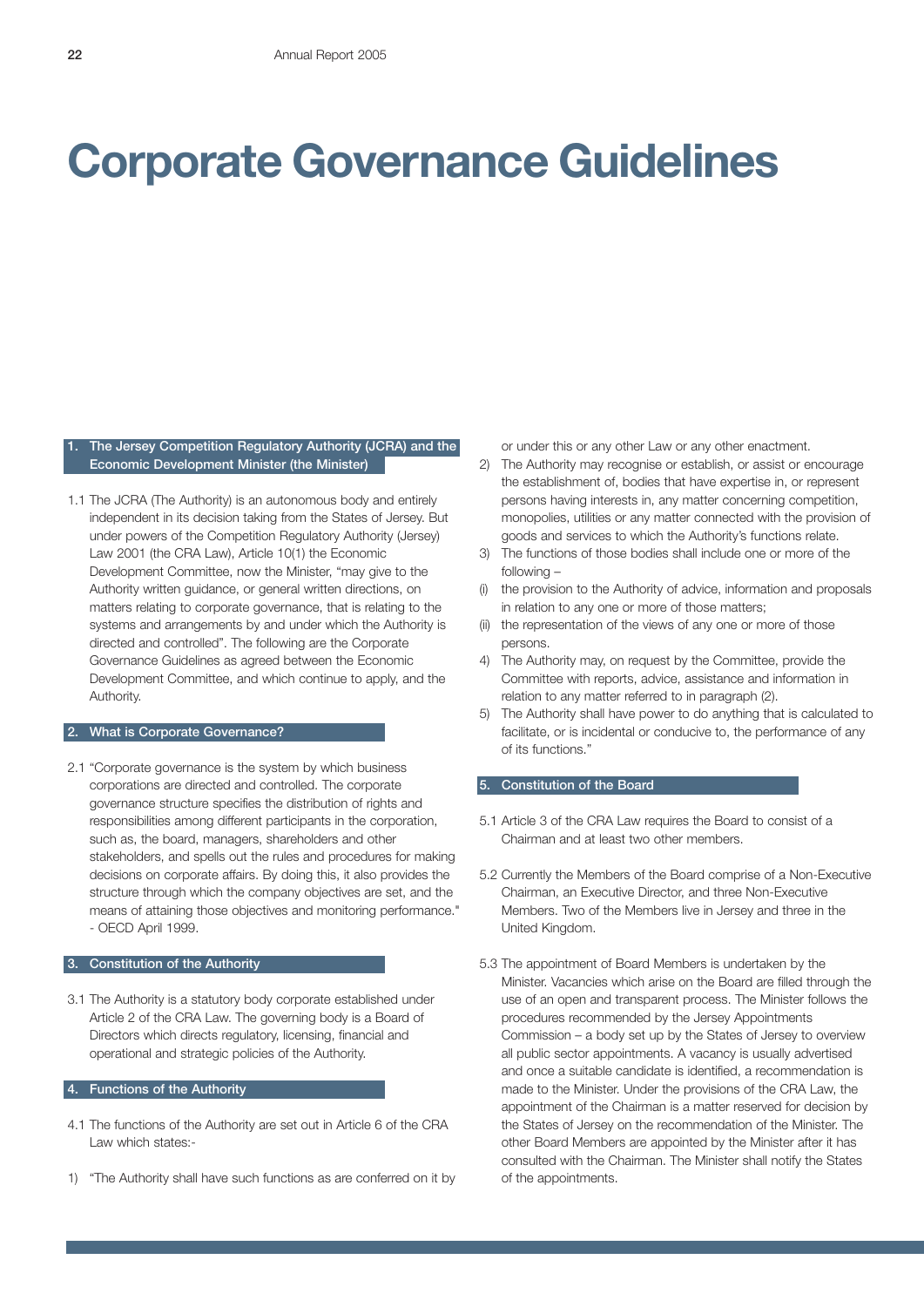5.4 Under the provisions of the CRA Law, Members are appointed for terms not exceeding five years and upon expiry of such period are eligible for reappointment.

### 6. Operations of the Board

- 6.1 The Board sets strategic policy and the implementation of these policies is undertaken by the Executive.
- 6.2 The Board usually meets at least monthly or bi-monthly and will hold additional meetings when circumstances require it. In advance of each meeting, Members are provided with comprehensive briefing papers on the items under consideration. The Board is supported by the Board Secretary who attends and minutes all meetings of the Board.
- 6.3 The quorate number of Members to hold a Board meeting is 3, two of which must be Non-Executives with one acting as Chairman.
- 6.4 Article 9 of the CRA Law empowers the Board to delegate any of its powers to the Chairman, one or more of its Members, an officer or employee of the Authority or a committee whose member or members are drawn only from the Members, officers and employees of the Authority. However, the Board is not authorised to delegate this power of delegation or the function of reviewing any of its decisions.
- 6.5 The Board holds an annual away day. This event, which may also be attended by senior staff, is an opportunity for the Board to conduct an evaluation of its performance during the year and discuss strategic issues for the year ahead and possible changes to the *modus operandi*.
- 6.6 The Board maintains an annual budget and publishes its aims and objectives for the following year. In the last quarter of each year, the Executive Director prepares a draft aims and objectives document and budget incorporating amongst other things any strategic issues raised by the Board at its annual away day. The budget is considered by the Board by December of each year.
- 6.7 The Board monitors the performance of the Authority against the aims and objectives document through reports at its regular Board meetings. Performance against budget is monitored by the presentation of quarterly management accounts to the Board and ad-hoc financial presentations as and when appropriate.
- 6.8 The Authority has agreed with the Economic Development Department a policy on travel.
- 6.9 The Executive Director makes recommendations to the Minister in respect of fees paid to the Non-Executive Board members.

### 7. Committees of the Board

- 7.1 Article 7(1) of the CRA Law enables the Authority to establish committees.
- 7.2 The Board established two committees; an Audit Committee and a Remuneration Committee. The members of these committees are appointed from within.

7.3 The key duties of the Audit Committee are –

- To review annually the Authority's application of corporate governance best practice, including the appointment of internal auditors, and setting the scope and reviewing the output of their work;
- To review the mechanisms for ensuring the effectiveness of the Authority's internal controls;
- To consider certain matters relating to the external audit of the Authority's annual financial statements (including reviewing those financial statements prior to their consideration by the Board).
- 7.4 Whilst the Audit Committee's terms of reference include the consideration of the annual appointment of the external auditor, the actual appointment of the auditor is a matter reserved to the Finance and Economics Minister under Article 17 of the CRA Law.
- 7.5 The members of the Audit Committee are Robert Foster (Chairman), Richard Povey and Christopher Bright. The Executive Director is expected to attend the meetings of the Audit Committee in an advisory capacity.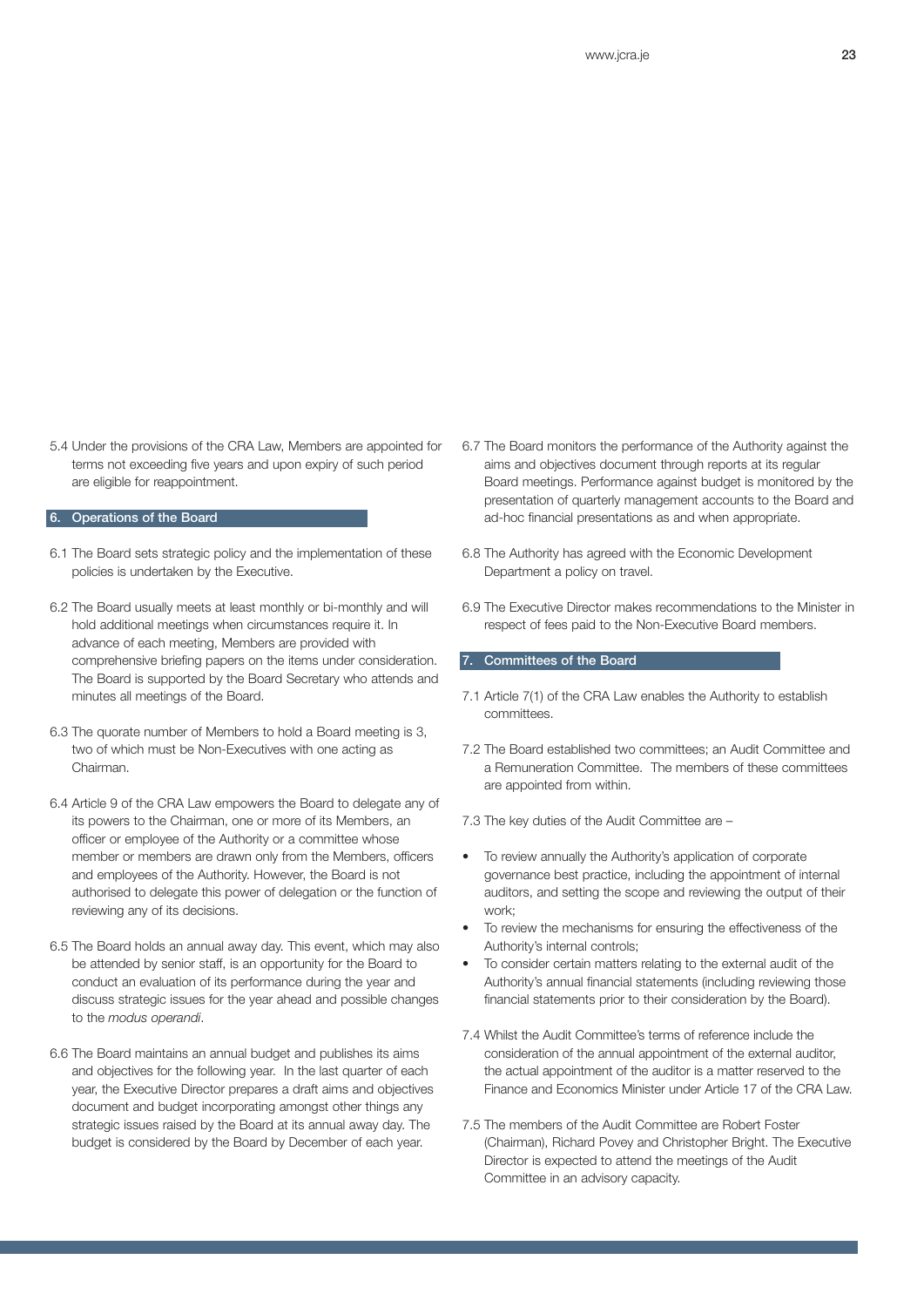## **Corporate Governance Guidelines**

7.6 The key duties of the Remuneration Committee are –

- To consider the remuneration of the Executive Board Member and advise the Minister;
- To agree the budgetary level of the annual pay review for staff based upon market remuneration analysis;
- To consider and agree any variations to the structure of the remuneration package that may be proposed from time to time.
- 7.7 The members of the Remuneration Committee are Christopher Bright (Chairman), Richard Povey and Robert Foster.

### 8. Openness, Integrity and Accountability

8.1 The Authority abides by the principles of openness, integrity and accountability – and those standards which are widely recognised as being applicable to public service, and to the conduct of all involved in public life.

8.2 In the discharge of its duties, the Authority will ensure:

- That subject to the appropriate level of confidentiality, it maintains an openness in its public affairs, in order that the public can have confidence in the decision-making processes and actions of public service bodies, in the management of the Authority's activities, and in the Board Members and Staff of the Authority itself;
- That it maintains at all times an appropriate degree of integrity in the conduct of its affairs. Integrity comprises both straightforward dealing and completeness. The Authority bases its integrity upon honesty, selflessness and objectivity, and high standards of propriety and probity in the stewardship of its funds and management of its affairs;
- That it is fully accountable in the application of the public funds and that these are properly safeguarded, and are used economically, efficiently and effectively.
- 8.3 The three fundamental principles, defined above in terms of public sector bodies, have been refined to include the findings and recommendations of the Nolan Committee on Standards in Public Life. The Authority will make its best efforts to abide by Nolan's seven general principles that underpin public life as follows:
- **Selflessness**
- **Integrity**
- **Objectivity**
- **Accountability**
- **Openness**
- Honesty
- **Leadership**

### 9. Audit & Accounts

- 9.1 While the Authority is an independent body, it is accountable for its overall performance to the States of Jersey through the Minister.
- 9.2 Article 17 of the CRA Law requires that the Authority shall keep proper accounts and proper records in the accounts and prepare a report and accounts in respect of each financial year and provide these to the Committee (now the Minister) no later than four months after the year end. The Minister shall lay a copy of the accounts provided before the States as soon as practicable after he receives the report.
- 9.3 It is also a requirement of the CRA Law that the accounts are audited by auditors appointed by the Finance and Economics Minister and be prepared in accordance with generally accepted accounting principles.

### 10. Other Matters

- 10.1 Under powers granted by Article 10 of the CRA Law, the Committee (now the Minister) may, after first consulting with the Authority and where it considers that it is necessary in the public interest to do so, give to the Authority written guidance, or general written directions, on matters relating to corporate governance which may include matters relating to accountability, efficiency and economy of operation of the Authority.
- 10.2 The Board has a Service Level Agreement with the Committee (now the Minister) in respect of the Competition Law grant made from the States of Jersey.